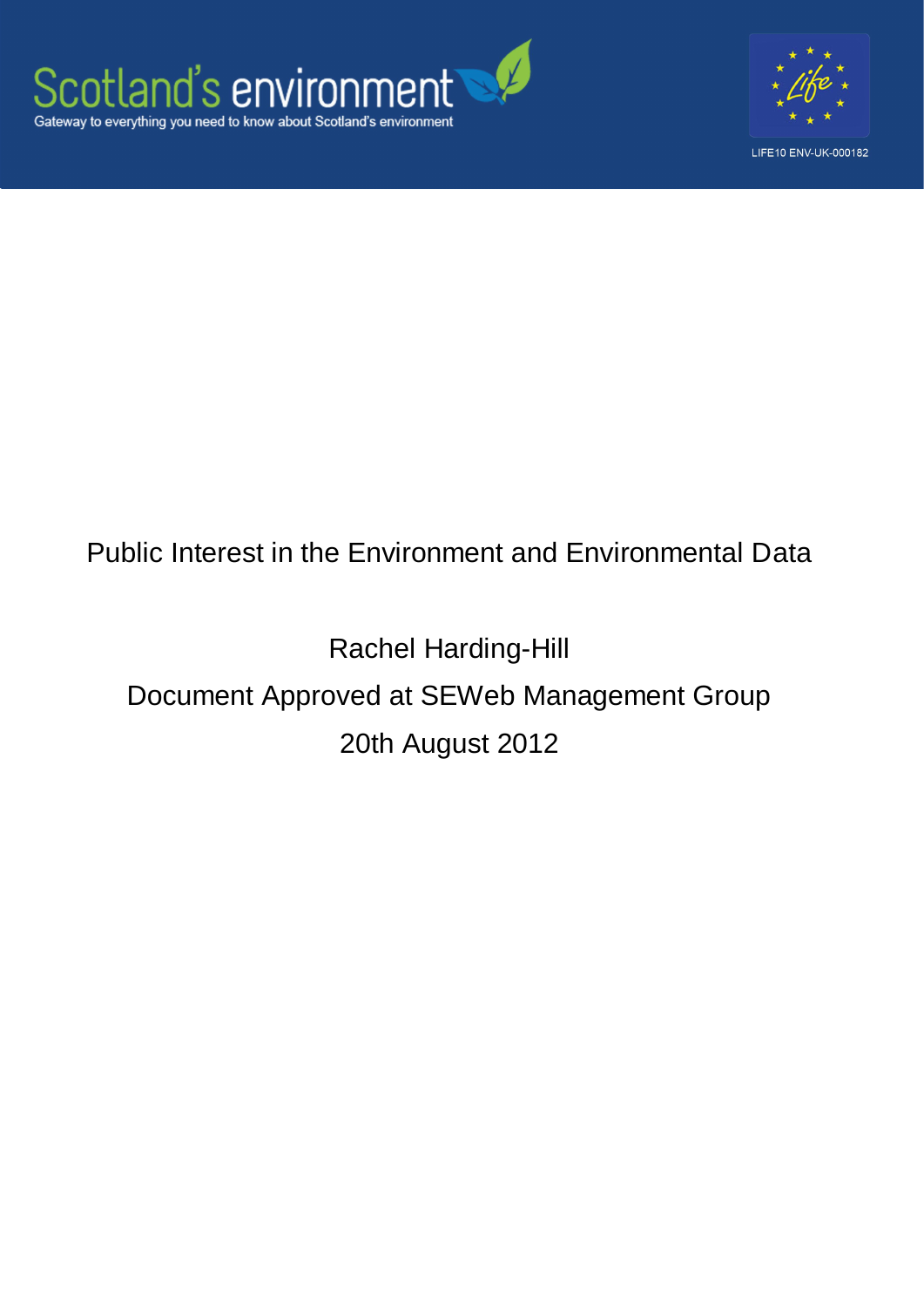



#### **SEWeb MG 12 041**

#### **SEWeb (LIFE+) Management Group**

#### **Public interest in the environment and environmental data - summary of output from action 4 and recommendations for SEWeb development**

| This paper summarises the output of work undertaken in<br>SEWeb (LIFE) project, Action 4 (Identifying public interest) and<br>makes recommendations for the future development of<br>SEWeb. |
|---------------------------------------------------------------------------------------------------------------------------------------------------------------------------------------------|
| Action 4 (Identifying public interests)                                                                                                                                                     |
| with links to Actions 11 (public monitoring), 12 (public debate),<br>13 (public action) and 25 (project monitoring)                                                                         |
| 20th August 2012                                                                                                                                                                            |
| Rachel Harding-Hill, SEWeb Delivery Team member - public<br>engagement                                                                                                                      |
| This Paper is for noting the work completed for action 4 and<br>approving, in principal, the set of suggested products.                                                                     |
|                                                                                                                                                                                             |

#### **1. Introduction**

- 1.1 The purpose of this paper is to present and summarise the body of work undertaken during January - July 2012 to determine the public"s interest in the environment and environmental information (SEWeb Action 4). Key themes are drawn from all the activities undertaken and brought together into a suggested set of products for development in order for SEWeb to engage the Scottish public.
- 1.2 One of SEWeb"s four key objectives is "to engage the public by providing access to high quality on-line interactive resources to promote better understanding of the environment, public debate on environmental priorities, public monitoring of the environment and public activity to protect and improve the environment".
- 1.3 There are four actions in the SEWeb (LIFE) project that were designed to deliver this public engagement objective. A presentation and paper outlining plans for work under the public engagement workstream, including the public engagement evaluation strategy, was given to the Management Group on 18<sup>th</sup> May 2012.
- 1.4 This paper reports on the completion of work under preparatory SEWeb Action 4: Identifying public interests in the environment and environmental data. The information collected is also being used to inform citizen science (SEWeb action 11) (see paper SEWeb MG 12 042), public debate (SEWeb action 12) and citizen action (SEWeb action 13) (the latter two will be the subject of a management group paper in December 2012). It will also inform other SEWeb workstream actions such as the State of Environment report (SEWeb action 8).
- 1.5 The SEWeb partnership has provided valuable advice and support in delivering this action (see Annex 1). This paper has been put together by Rachel Harding-Hill but a number of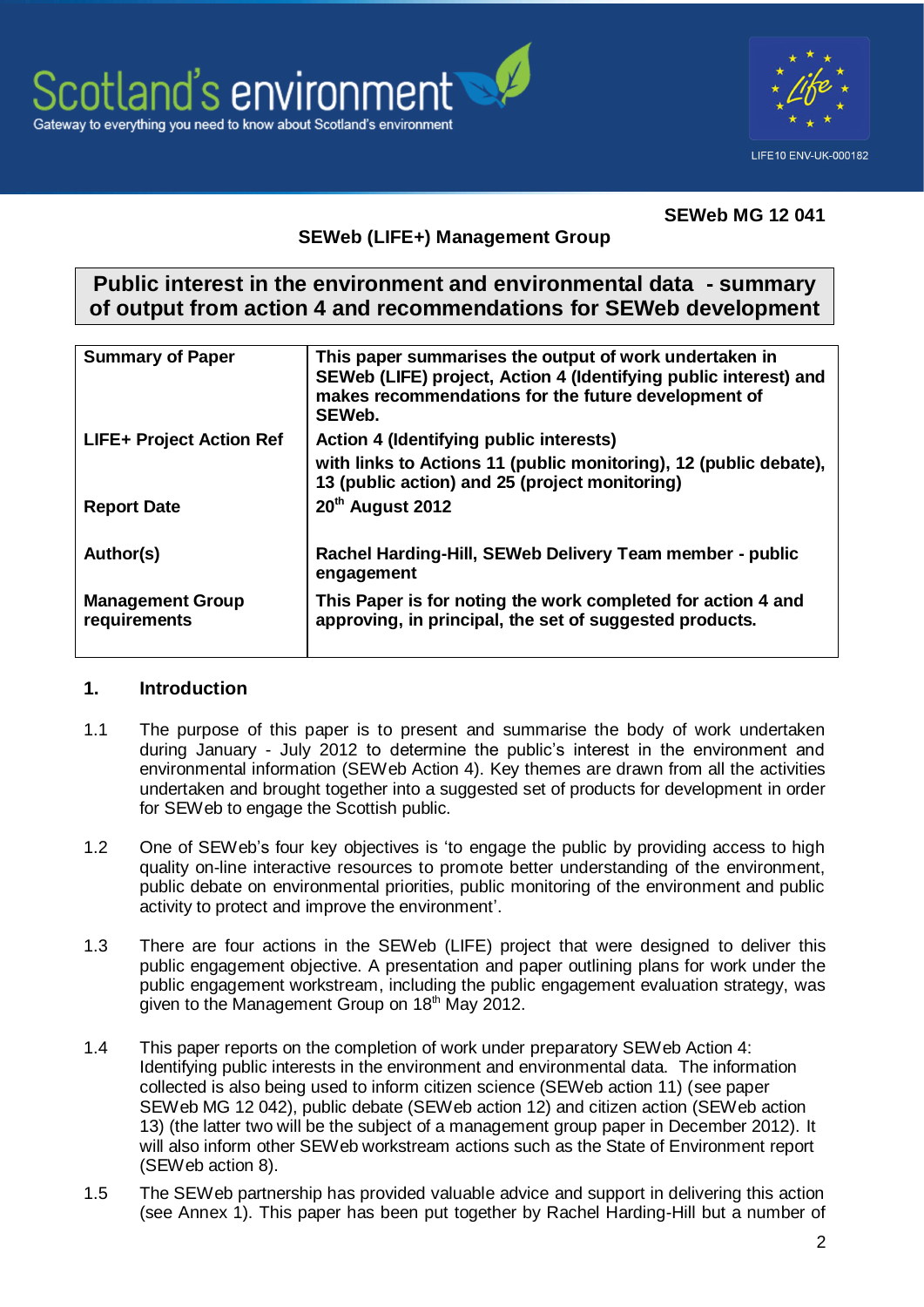partners have been involved in its development, providing expertise in the areas of public survey, public engagement, research strategy and behavioural change; in particular Paul Tyrer (Scottish Government), Aileen Armstrong (Scottish Natural Heritage), Katrin Prager (James Hutton Institute) and Kerry Riddell (The Conservation Volunteers (TCV)).

#### **2. Public engagement evaluation strategy**

- 2.1 An initial step was taken to develop a public engagement evaluation strategy to quide and focus the public engagement workstream and ensure a transparent process to measure baseline information and the effectiveness of the SEWeb project (discussed at the SEWeb Management Group on 18<sup>th</sup> May 2012, [MG 12 029](https://scotland.huddle.net/workspace/17621249/files/#19520812)<sup>1</sup>). We understand Europe to be particularly interested in measuring impact of behavioural change interventions. The evaluation strategy helps the project present a realistic but ambitious approach and sets out how we will measure the extent to which the project meets its objectives.
- 2.2 The evaluation strategy outlines an overarching "theory of change" and a set of questions to test this theory. The hypothesis tested is that:
	- High quality on-line information and resources about the environment (both in terms of  $\bullet$ what kind of information people need and how they need it presented) can act as an effective gateway to better understanding, and better engagement in debating environmental priorities, monitoring the environment and taking action to protect it.
- 2.3 A set of questions to test this theory were developed:
	- 1. What is the existing knowledge and understanding about the environment and environmental data?
	- 2. What are the strengths and weaknesses of current environmental on-line information provision?
	- 3. What citizen science and citizen action projects already exist?
	- 4. Where are the gaps in citizen science and citizen action and what is needed to increase the number of people involved?
	- 5. What are the existing opportunities for public debate on environmental priorities and how could these be improved using SEWeb?
	- 6. Does better information lead to better engagement of the public?
	- 7. Does public involvement in environmental monitoring and action lead to changes in attitude and behavioural change towards the environment?

#### **3. Public engagement research activities**

- 3.1 In order to gather information to help answer the questions above, a programme of qualitative and quantitative research activities was designed. The activities were:
	- Analysis of existing public survey data  $\bullet$
	- Targeted questions in Public Opinion Survey  $\bullet$
	- Analysis of current information enquiries to public bodies  $\bullet$
	- General public focus groups  $\bullet$
	- Young people focus groups  $\bullet$
	- Key users focus groups
	- SEWeb Management group workshop
	- Analysis of environmental information currently provided on-line
	- Google analytics of current SEWebsite  $\bullet$
	- SEWebsite usability testing  $\bullet$
	- Survey of citizen science in Scotland (Scotland Counts)

 $\overline{a}$ <sup>1</sup> Available on Huddle:<https://scotland.huddle.net/workspace/17621249/files/#19520812>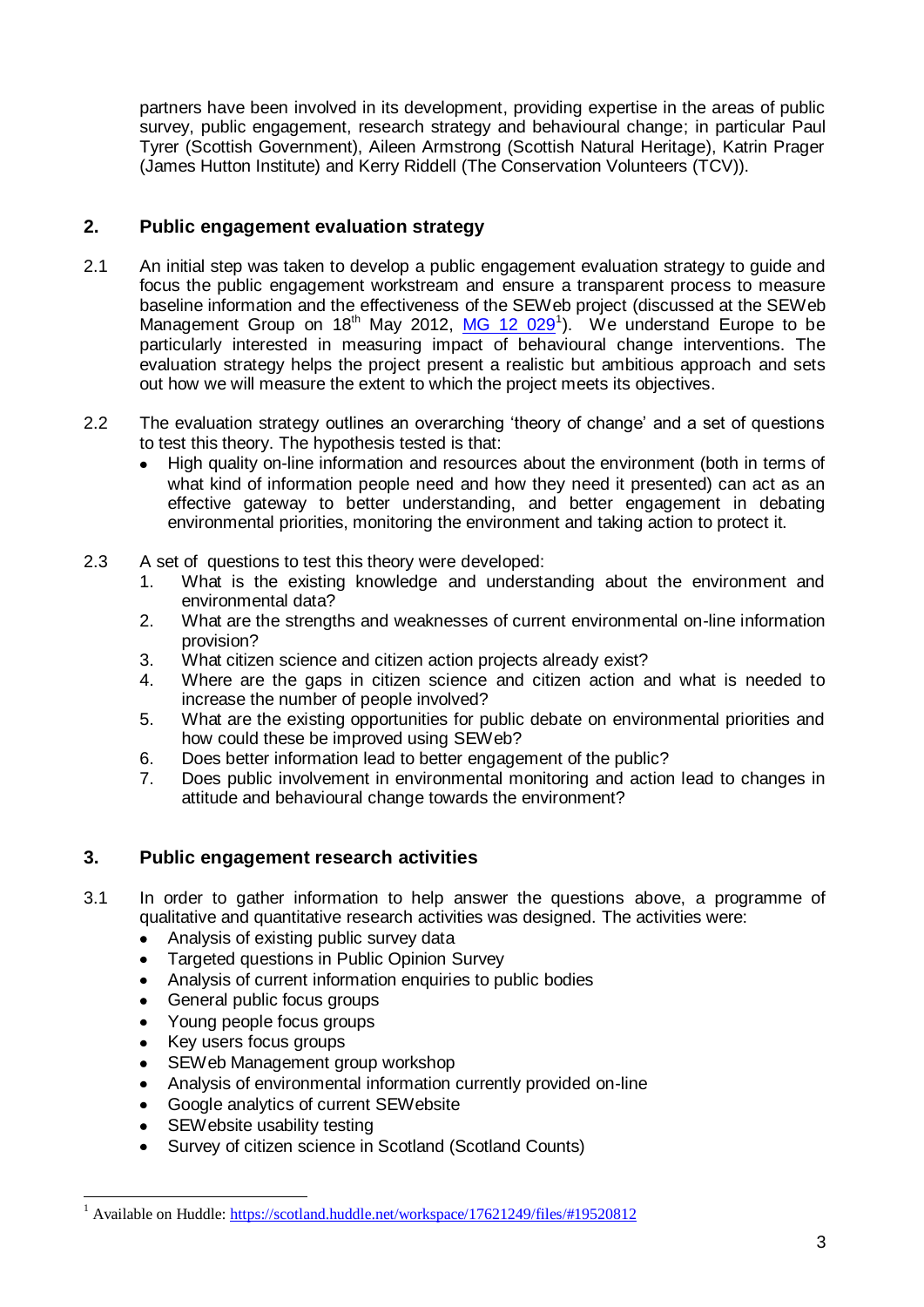- Qualitative research on opinion and behavioural change using interviews with a selection of those involved in existing citizen science and citizen action projects, those involved in new citizen projects stimulated by SEWeb and those involved in public debate trial by SEWeb.
- 3.2. Most of these activities have now been carried out leaving those that are programmed for later in the project. Each activity, date of completion and SEWeb partner involvement is outlined in Annex 1.
- 3.3 This paper looks at the outputs of each activity and how this helps us to answer questions 1 & 2 above. Paper SEWeb MG 12 042 answers questions 3 & 4 (these relate specifically to public monitoring). Papers looking at questions 5 & 6 are programmed for Q4 2012 and question 7 in 2015.
- 3.4 A summary analysis of how each activity has helped to answer questions, with suggestions for SEWeb is given in Annex 2. A fuller analysis of each activity is given in Annex 3, along with recommendations for which SEWeb activities should be supported in the next phase. Reports form each activity will be made available on the SEWeb project website.

#### **4. Emerging themes to inform SEWeb's development**

- 4.1 A great deal of intelligence has been gathered through the activities undertaken and there are a large number of potential directions, ideas and ways to proceed if SEWeb is to effectively engage with the public. To help manage this process, a number of key themes can be drawn from the information gathered which help focus development of tools and resources and also the SEWeb vision, architecture and design. These themes are described below, together with some of the sources of information that support them.
- 4.2 *Support for SEWeb and views on the pilot SEWebsite:* The Scottish Omnibus Survey indicates that not only do 3/4 of the Scottish public want to find out more information about the environment but that over a third are quite or very likely to use SEWeb to do so. The public focus groups were positive about existing information provision on SEWeb – it is considered trustworthy and unbiased. In particular the State of Environment pages were considered to be written by environmental professionals from partner organisations that are trusted with the presentation of information based on fact. Of those that use the internet for finding out environmental information (just under a quarter of the Scottish public), 9% of the public said they had used SEWeb.
- 4.3 *Some topics are of more interest than others*: The Scottish Omnibus Survey indicates that there is public interest in finding out more information on, in particular, nature and wildlife, local green spaces, beaches and the sea. The omnibus surveys identified the issues of greatest concern to be pollution – in its broadest sense, climate change and dog fouling. The most requested topic for environmental information requests to public agencies were water related, with a lot of focus on flooding.
- 4.4 *People are most interested in their own local area*: While the public are interested in national and global issues, they are more interested, and most likely to engage, with local issues and what is going on in their local space. This is supported by both the Scottish Omnibus Nature Survey and the public focus groups. There is a need to develop links, tools and information at a "local" level; this might be at a regional, local authority or community scale. The public focus groups also suggested the development of "local news".
- 4.5 *Understanding between global and local needs improvement:* The Scottish Environmental and Behaviours public survey and Scottish Nature omnibus survey indicate a need to increase the understanding of the links between global issues and their impact at a local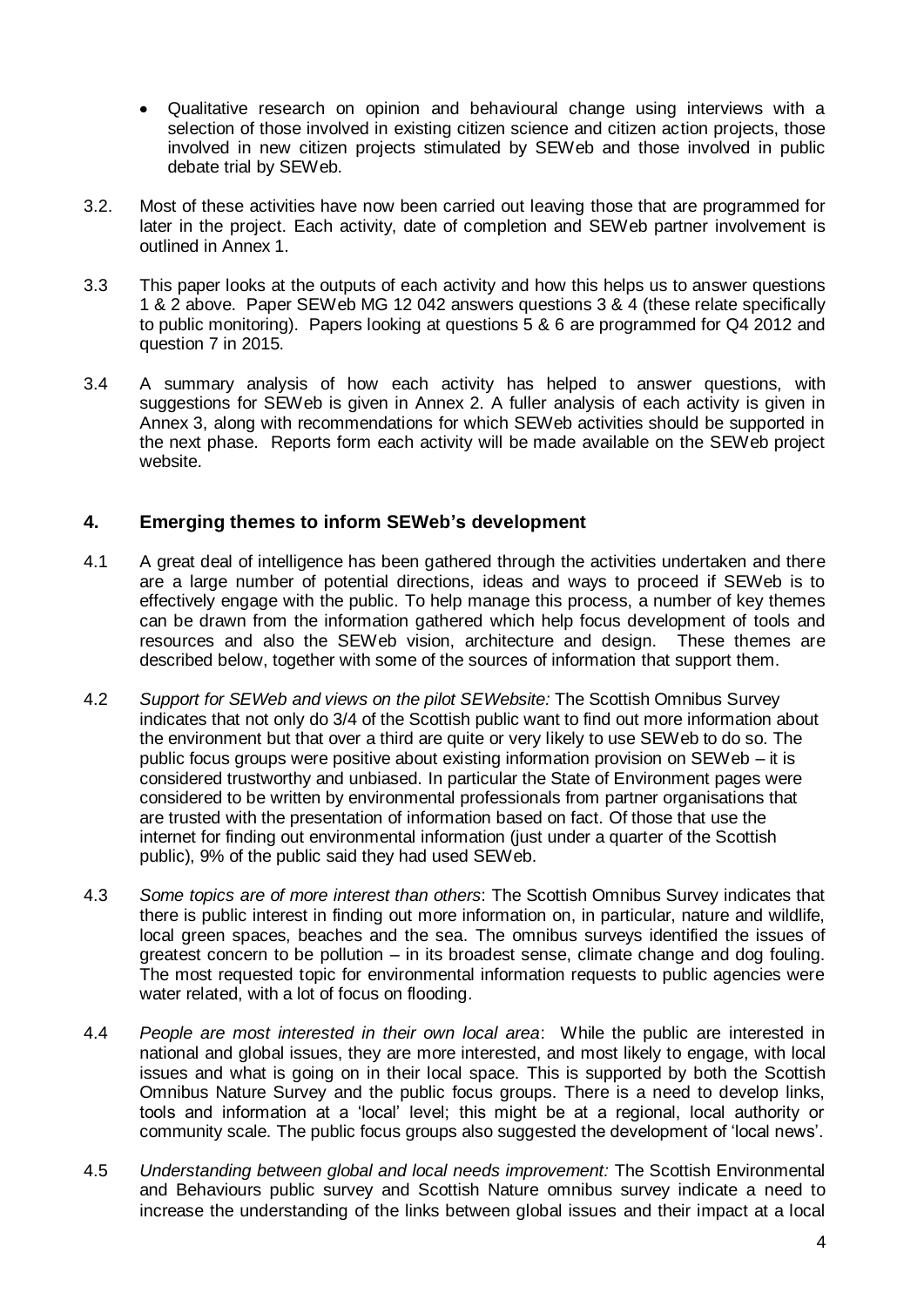level, and the potential impact of local action to contribute to tackling global issues. This was supported by the public focus groups where it was recognised that, if SEWeb is to encourage active involvement in environmental monitoring (see paper SEWeb MG 12 042) and action, it needs to focus on how local action can make a difference (and links to the bigger picture). There is an opportunity for SEWeb to prove information and a gateway to how people can get involved in environmental activity, what they can do to help the environment, where and when they can get involved in activities that will contribute to improving both the local and global environment. The public focus groups also suggested that SEWeb could consider how it could address issues of convenience and cost, often the main drivers for behavioural change. Linking personal benefits to making lifestyle changes was also recognised the Scottish Environmental and Behaviours public survey. The workshop on behavioural change identified a need to facilitate community action with an example of developing an on-line tool to improve the use of under used local green places for cultivating food and wildlife.

- 4.6 *There are opportunities to increase website traffic and direct web journeys*: There is a wealth of web-based information on Scotland's environment. As part of SEWeb's aim to be a "one-stop-shop", there is a need to improve the website traffic between websites and within SEWeb, whilst avoiding overload and complexity. This has implications for both the design of the website architecture but also the narrative on different pages and mechanisms for directing and linking users across and through the site. For example, someone reading about a specific issue such as climate change should find it easy to find out how it impacts upon their local area and what specific actions they could do, in their locality to help. This is obviously dependant on information available but the ability to make these links should be built into both the basic website architecture and the narrative that builds bridges between website pages. Links to other sites as a way of drawing traffic to SEWeb are also important. For example, the public focus groups listed local authority sites as the place they would go to first for environmental information. The Scottish Omnibus Survey indicated that a quarter of Scotland"s people would go to the internet for information. SEWeb needs to consider whether this traffic, going to other sites, could be directed to SEWeb and how the use of other media, such as newspapers and TV could help build SEWeb's profile. The workshop on behavioural change also suggested ways that SEWeb could influence the media.
- 4.7 *'Hooks' are needed to draw people to SEWeb*: There is a need to focus on a small number "hooks" to trigger interest and encourage the public to visit and return to SEWeb. We need to recognise that different audiences will be coming to SEWeb for different reasons, requiring different approaches to their user front end. The Scottish Nature Omnibus Survey, Scottish Recreation Survey, State of Scotland"s Greenspace and the public focus groups all indicate that access to the outdoors is a relavant and important hook. One opportunity is to focus an entry point to SEWeb for the Scottish public that provides information and resources to get people out into the environment, making the link with health and wellbeing. Other ways to increase traffic to SEWeb suggested include environmental reporting such as flytipping (suggested at the workshop on behavioural change – see paper SEWeb MG 12 042).
- 4.8 *Young people are a receptive audience*: Young people are a user group that are reported to be both less concerned about the environment (Scottish Nature omnibus survey) whilst being probably among the most receptive to web-based information; there are opportunities to focus on young people both in and out of the school environment. The public focus groups suggested the development of interactive tools, particularly for young people and the workshop on behavioural change suggested that finding ways to help young people to record observations on their environment were a priority. The work with Stirling High School gave us very useful insights into how SEWeb could support and help young people enjoy, understand, improve and protect Scotland"s environment suggesting a package of products to engage young people in environmental monitoring (also see paper SEWeb MG 12 042).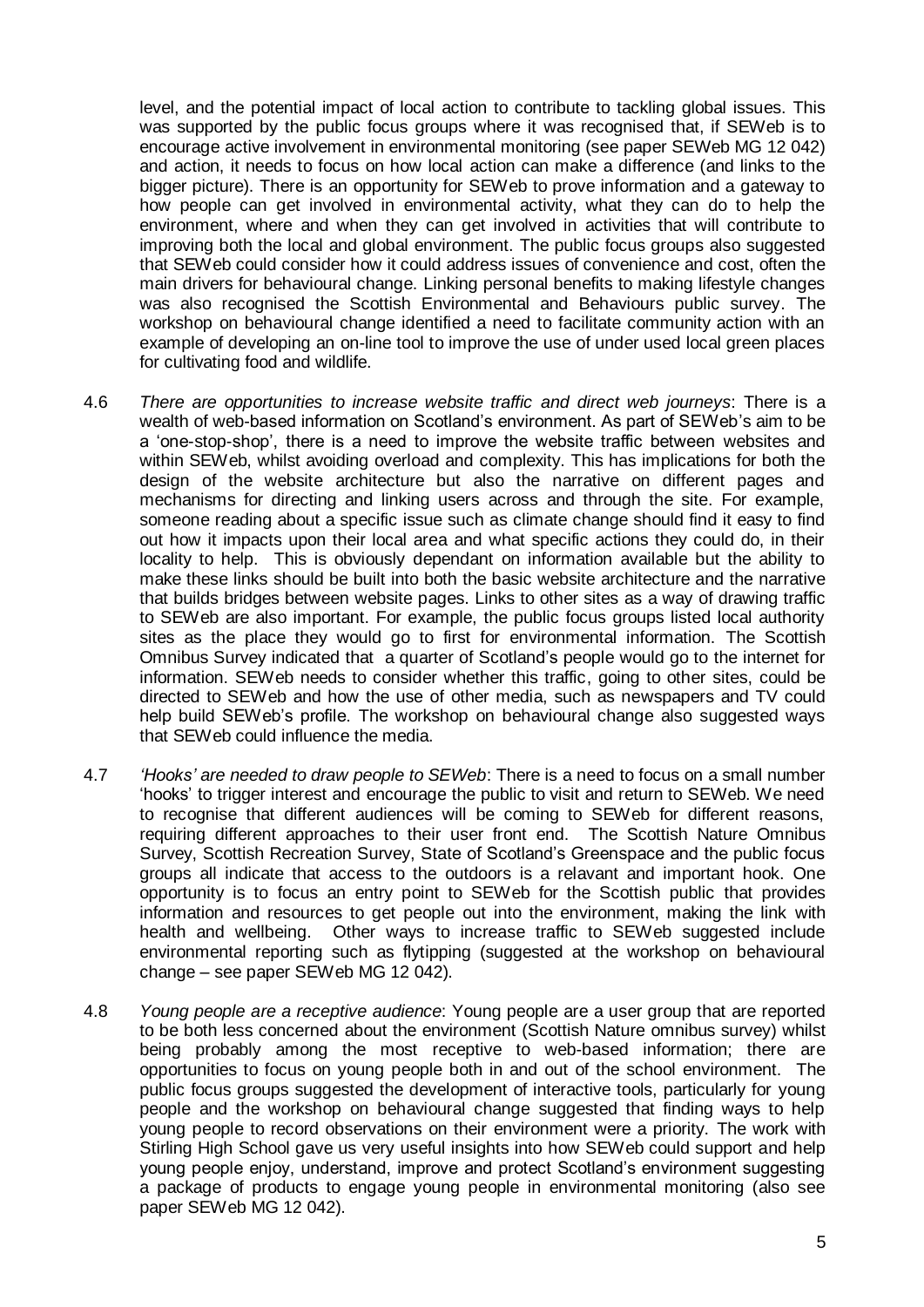#### **5. Proposed products to engage the Scottish public**

- 5.1 The wealth of information gathered through this action and the suggested themes on which to focus engaging Scotland"s people will be useful across the SEWeb project where the public are an identified audience. This includes citizen science, public debate, and citizen action, as well as development of the website for pages such as the State of Environment report.
- 5.2 In order to try and manage opportunities and expectations, this paper recommends the development of a number of products to help focus delivery of objective 4; engaging the public in SEWeb. These relate to SEWebsite tools and resources, as well as site architecture and vision.
- 5.3 **Develop the existing 'What's In My Back Yard' tool:** It is suggested that the existing "What"s In My Back Yard" and mapping tools are further developed into a product that enables people to access, at a scale they choose, information about what is in their local place, what activities are happening, and what the state of their local environment is. This would need an increase in the datasets available with a focus on those of most interest to people, using both the postcode search tool as well as the ability to search on pre-defined areas (e.g. local authorities) or a flexible set circumference search area. It should also include a data download function. This tool would connect (through narrative and weblinks) to information provided about national issues (in the State of Environment report) so that a user interested in a national issue could find out about local citizen science and citizen action activities. There is an opportunity to link this to a mobile phone app (see product 5.5). In the longer terms there should be scope to enable upload of local information.

The Management Group are asked to indicate whether they would want to be involved in taking this product forward.

5.4 **Develop public-facing resources for key topics:** It is suggested that resources are designed specifically to enable people to better understand the issues they are most concerned about. The majority of resources currently on SEWeb are designed for scientists or policy makers. SEWeb needs to develop and test a few that are specifically designed for the general public and it is suggested that these should focus on the topics they are most interested in or believe to be the highest priority. One of the biggest challenges for these resources will be to better explain the links between national and local problems and national and local solutions and links between environmental issues, local environment and individual lifestyle change. This might include increasing understanding of ecosystem services.

Resources could include better visualisation of information in selected State of Environment report sections (pollution, water), and daughter websites (water) where we know the public are particularly interested, in a way that is attractive and relevant to the public; developing a tool that focuses on dog fouling (This is not an area where scientists and policy makers have been proactive in putting out information but is consistently an issue of importance to the public).

The Management Group are asked to indicate whether they would want to be involved in taking any of these suggestions forward.

The State of Environment Editorial Group are already considering how to take forward suggestions made for improvements that could be made to these pages in order for them to be more engaging to the public.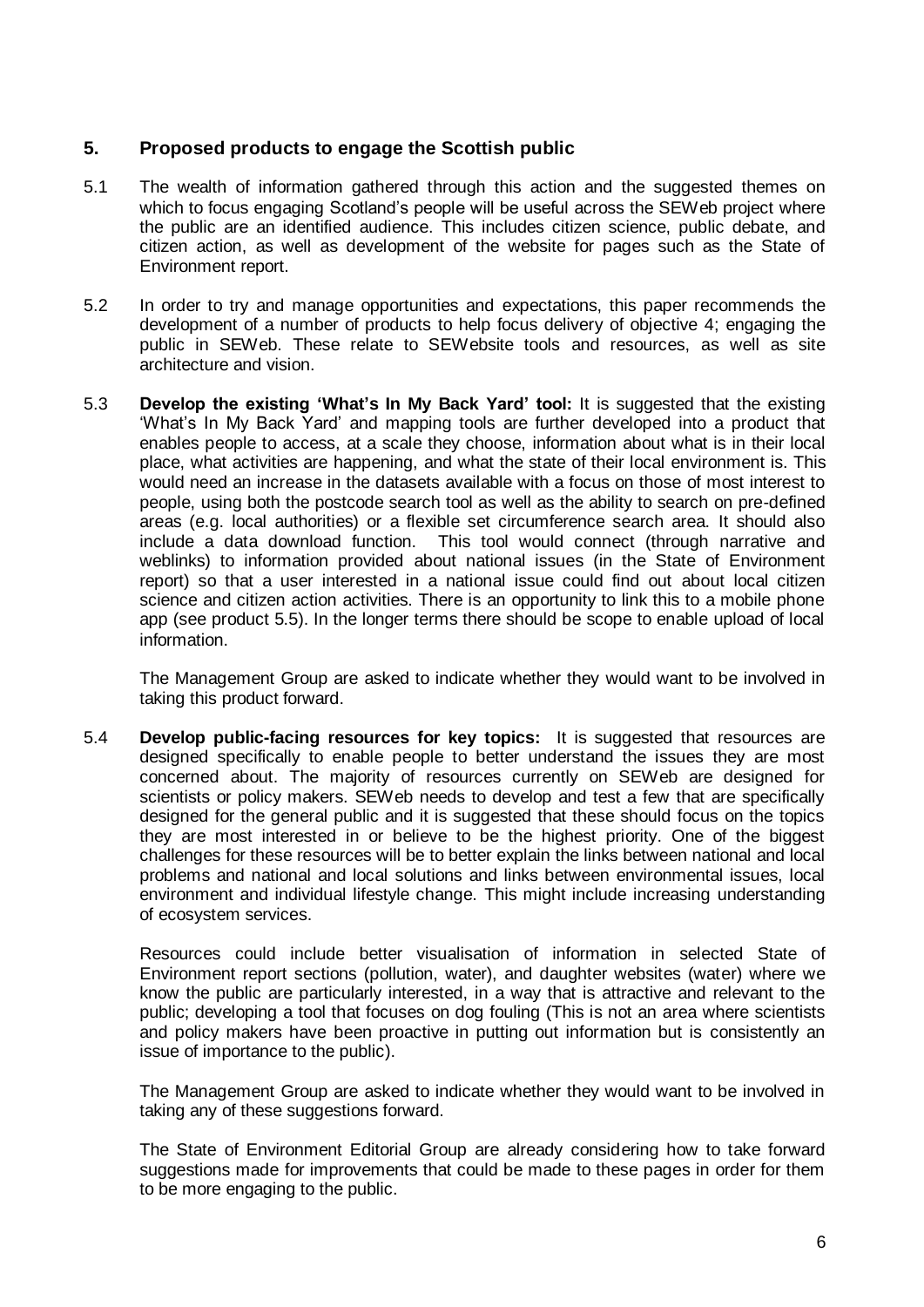5.5 **Develop a section for young people:** Work with Stirling High School has produced an outline package of resources that would help and support young people to enjoy, understand, protect and improve Scotland"s environment. The package includes a game, mobile phone app, SEWeb youth pages and using social networking.

The resources have been designed by the young people and impressed many SEWeb partners when they were presented at a series of events. They now need to be taken forward and developed into products that can be linked to by SEWeb.

The following partners have expressed an interest in helping to take this set of product forward: Stirling High School, Abertay University, BGS, Space Unlimited, Forestry Commission Scotland and SEPA.

5.6 **Develop a SEWeb front end that is relevant to the general public:** It is suggested that SEWeb design and build a front end into the SEWebsite that is specifically designed for the general public and which focuses on helping people "to get out there" and enjoy the environment. Research indicates that direct experience of the environment is an essential first step on which build better understanding and then better stewardship. This could link to the mapping tool described in 5.3 to enable people to find out how to get into the environment – e.g. path networks, recreational opportunities, bathing waters and clean beaches. There are opportunities to promote this through health and well-being channels.

It is anticipated that SNH and FCS will be interested in taking this forward.

5.7 **Develop the structure of the SEWebsite to improve connectivity between issues,**  science and action: It is suggested that it would greatly enhance the gateway approach offered by SEWeb to improve traffic between relevant websites and SEWeb and within SEWeb – so that it is easy to link to SEWeb for further information, to go from one part of SEWeb to another for more information, or to find resources of a different type. This will also encourage repeat and longer visits to the site. Links need to be built into the site plan of SEWeb so that they are a fundamental building block to the way in which information is presented and traffic directed through the site. Therefore, a visitor coming to the site for information about where to walk in their local area would find links to what is interesting and important about that area, what else they could do while they are there, what they could to contribute to local action for positive environmental protection or improvement (e.g. an upcoming volunteer event), other suggestions of where to go and so on.

#### **6. Recommendations**

- **6.1** The Management Group are asked to:
	- 1. note the work completed in Annex 1 and the completion of the SEWeb (LIFE) Action 4 – public interests in the environment
	- 2. approve in principal the set of "products" outlined in section 5 to help fulfil the LIFE project"s objective of engaging the public. Following approval, work can start on analysing business requirements for product delivery. This will include identifying partners, time and resources required
	- 3. approve the role of overseeing the detailed delivery for the products with an "expert group" (see section 1.5 for membership). Updates on progress and any significant new areas of work will be put to the MG for approval via Rachel Harding-Hill.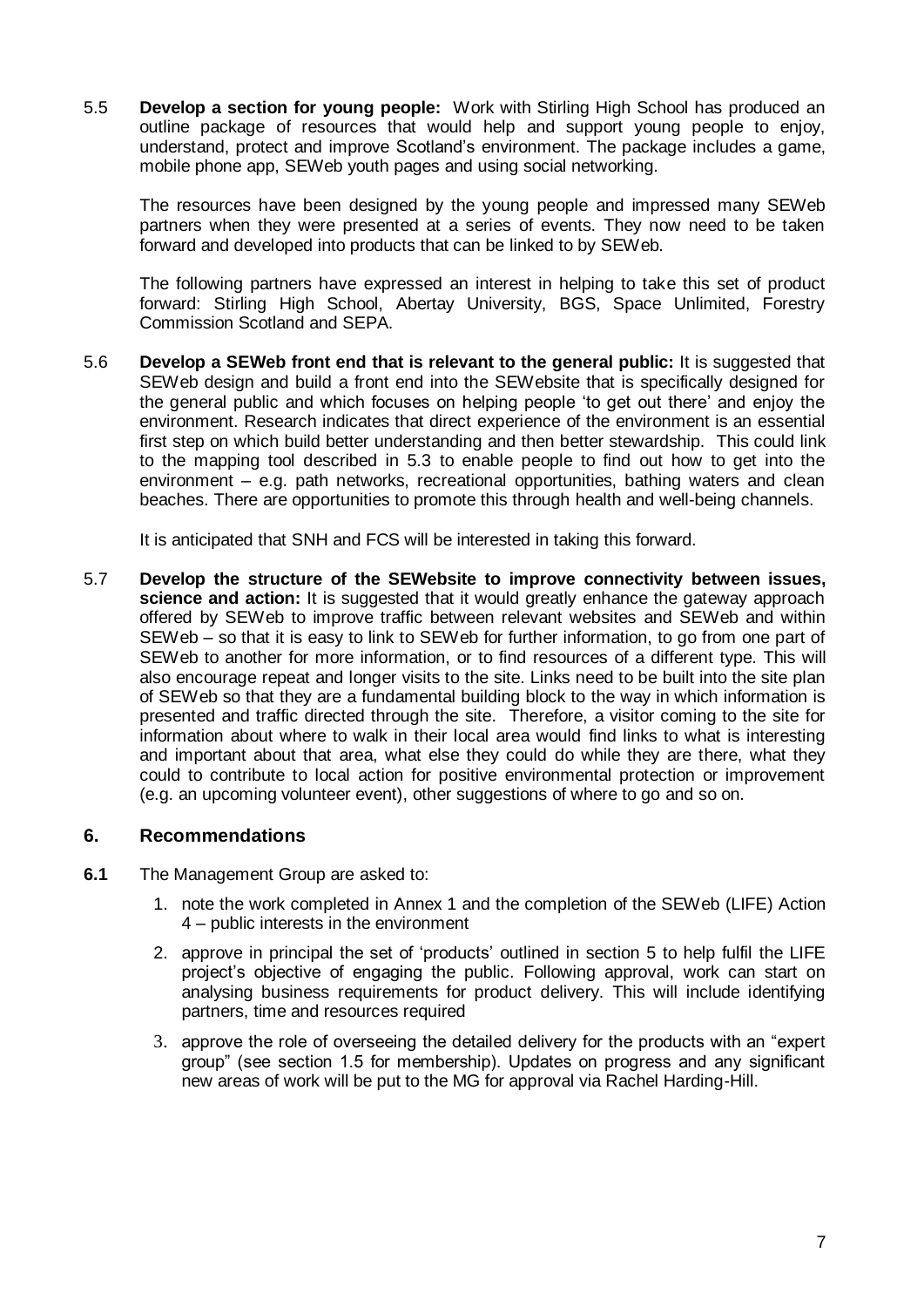### **Annex 1: Progress against each research activity undertaken**

| <b>Research activity</b>                          | <b>Delivery mechanism</b>                                                                                        | Date completed and partners involved                         |
|---------------------------------------------------|------------------------------------------------------------------------------------------------------------------|--------------------------------------------------------------|
| Analysis of existing public attitude survey data  | SEWeb staff time (RHH).                                                                                          | February 2012                                                |
|                                                   | Early recommendations on public priority issues made to the                                                      | Included survey reports commissioned                         |
|                                                   | SEWeb Delivery Team                                                                                              | by Sc Govt, SNH, FCS                                         |
| Targeted questions in public opinion survey       | 12 questions in the TNS Scottish Opinion Survey (February                                                        | April 2012                                                   |
|                                                   | and March 2012 waves $-2,000$ people)                                                                            | Help in set up from SNH                                      |
|                                                   |                                                                                                                  | Data collected so that it can be linked with                 |
|                                                   |                                                                                                                  | SNH omnibus survey questions                                 |
| Analysis of current information enquiries to      | SEW eb temporary contract                                                                                        | May 2012                                                     |
| relevant public bodies                            | Analysis of information enquiries that have come to SEPA,                                                        | Data from Sc Govt, SNH, FCS and SEPA                         |
| Analysis of environmental information currently   | SNH, FCS, Scottish Parliamentary questions, plus website<br>usage. Key trends identified in a paper to the SEWeb |                                                              |
| provided on-line                                  | Delivery Team                                                                                                    |                                                              |
|                                                   |                                                                                                                  |                                                              |
| Google analytics of current SEWeb site            |                                                                                                                  |                                                              |
|                                                   |                                                                                                                  |                                                              |
| SEW eb usability testing                          | Report by User Vision (part of Edge Testing)                                                                     | November 2011                                                |
|                                                   |                                                                                                                  |                                                              |
| Survey of existing citizen science projects       | See SEWeb Management Group paper (Paper SEWeb MG                                                                 | August 2012                                                  |
|                                                   | 12 042)                                                                                                          | See paper (Paper SEWeb MG 12 042) for<br>partner involvement |
| Investigation of existing citizen action projects |                                                                                                                  | Programmed for Q4 2012                                       |
|                                                   |                                                                                                                  |                                                              |
| Key users focus groups                            | 'Talking Walls' were held at the CAMERAS conference and                                                          | May 2012                                                     |
|                                                   | the Scottish Biodiversity Information Forum workshop                                                             | <b>CAMERAS</b> conference participants                       |
|                                                   |                                                                                                                  | Scottish Biodiversity Information Forum                      |
|                                                   |                                                                                                                  | participants                                                 |
| General public focus groups                       | Ipsos MORI contracted to carry out 2 general public focus                                                        | <b>July 2012</b>                                             |
|                                                   | groups (1 x urban, 1 x rural) during June 2012.                                                                  |                                                              |
|                                                   | Work expanded to also include in-depth interviews on State<br>of Environment pages of SEWeb                      |                                                              |
| Young People focus group                          | Space Unlimited contracted to work with young people in a 4                                                      | March 2012                                                   |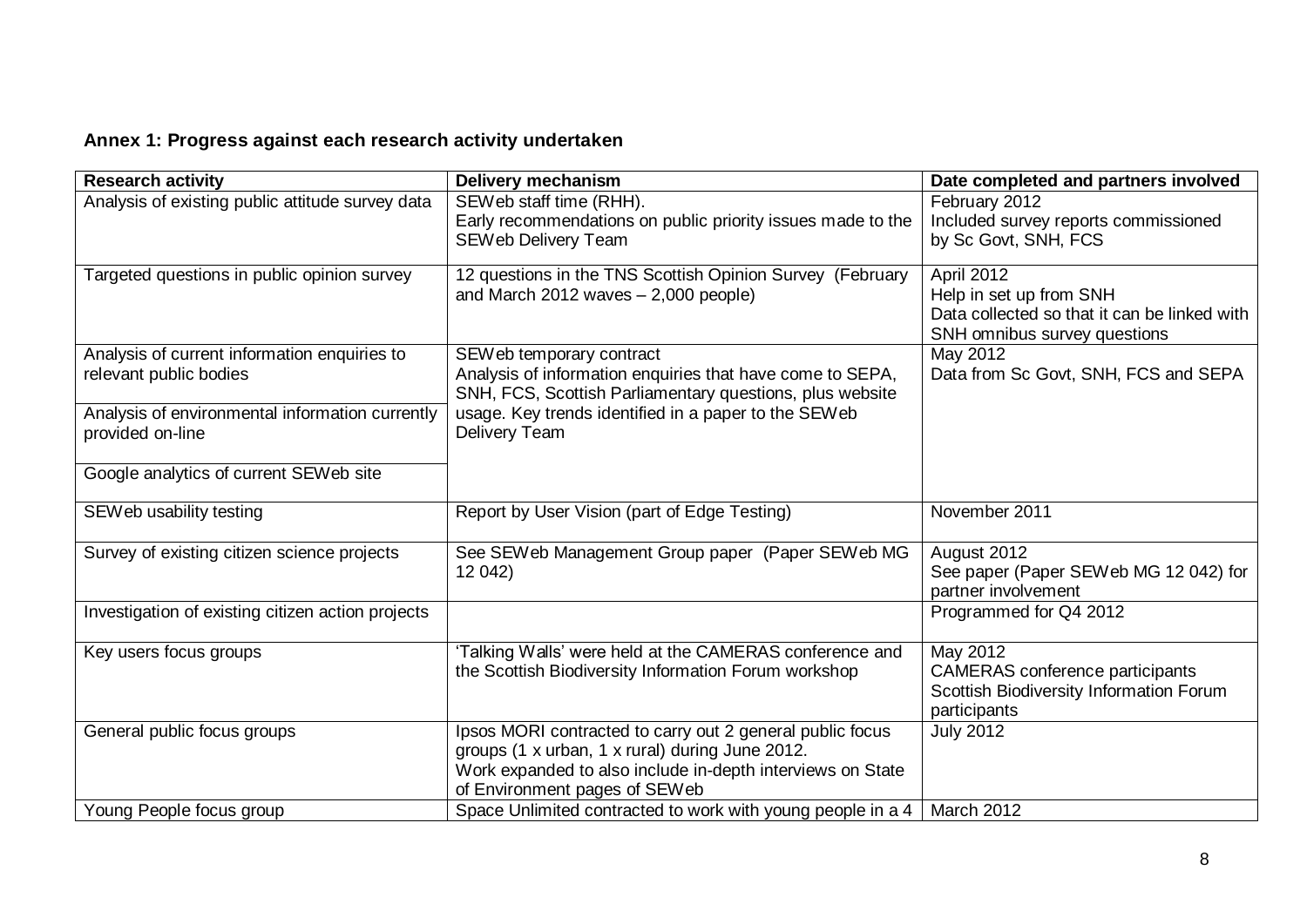|                                                | day event to produce insights into how SEWeb could<br>support and help young people to enjoy, understand and<br>protect the environment. This included a handover session<br>to partners at the end of the 4 days session and a drop-in<br>session for the wider SEWeb partnership was held on 16 <sup>th</sup><br>May 2012 | Partner interest and involvement includes<br>SNH, KSB, FCS, Education Scotland,<br>TCV, SEPA, James Hutton Institute,<br>Abertay university, BGS |
|------------------------------------------------|-----------------------------------------------------------------------------------------------------------------------------------------------------------------------------------------------------------------------------------------------------------------------------------------------------------------------------|--------------------------------------------------------------------------------------------------------------------------------------------------|
| SEWeb Management Group workshop                | Part of visioning work                                                                                                                                                                                                                                                                                                      | Programmed for Q4 2012                                                                                                                           |
| Survey of opinion change from selection of     |                                                                                                                                                                                                                                                                                                                             | Programmed for 2013                                                                                                                              |
| those involved in existing citizen science and |                                                                                                                                                                                                                                                                                                                             |                                                                                                                                                  |
| citizen action projects                        |                                                                                                                                                                                                                                                                                                                             |                                                                                                                                                  |
| Survey of those involved in new CS projects    |                                                                                                                                                                                                                                                                                                                             | Programmed for 2014                                                                                                                              |
| stimulated by SEWeb                            |                                                                                                                                                                                                                                                                                                                             |                                                                                                                                                  |
| Behavioural change - translating theory into   | James Hutton Institute contracted to write report and deliver                                                                                                                                                                                                                                                               | <b>July 2012</b>                                                                                                                                 |
| practice for SEWeb - Report and workshop for   | workshop for partnership (held on 20 <sup>th</sup> June 2012)                                                                                                                                                                                                                                                               |                                                                                                                                                  |
| partners. Available on Huddle <sup>2</sup>     |                                                                                                                                                                                                                                                                                                                             |                                                                                                                                                  |
| Survey of a sample of those involved in        |                                                                                                                                                                                                                                                                                                                             | Programmed for 2013/14                                                                                                                           |
| methods to trial public debate by SEWeb        |                                                                                                                                                                                                                                                                                                                             |                                                                                                                                                  |

 2 <https://scotland.huddle.net/workspace/17621249/files/#19521583>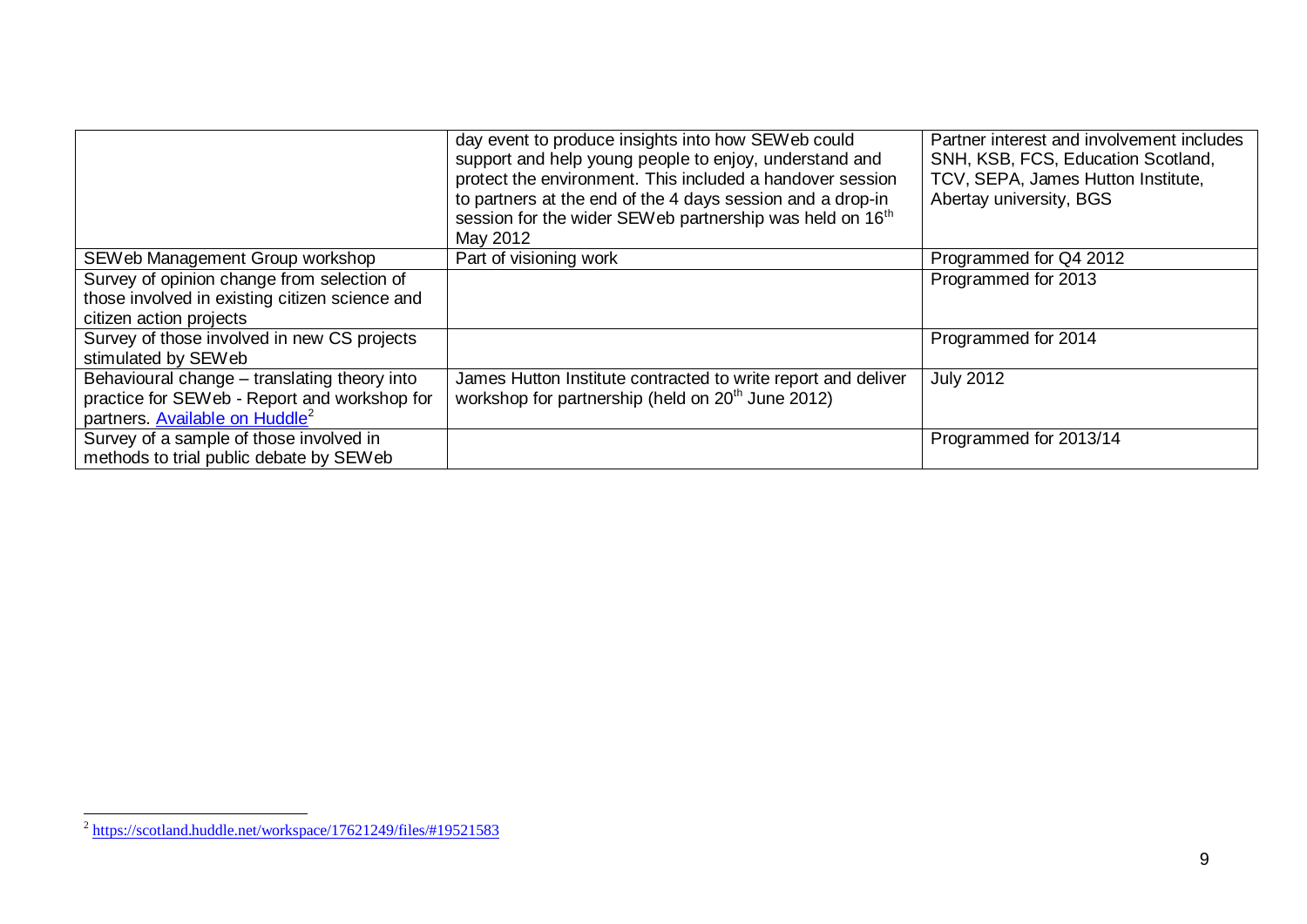**Annex 2: A summary analysis of how the output of each activity has helped to answer the research questions, interpreted as suggestions for SEWeb**

| <b>Question</b>                    | <b>Answer</b>                                                                                                      | <b>Suggestions for SEWeb</b>                                                                                                                            |
|------------------------------------|--------------------------------------------------------------------------------------------------------------------|---------------------------------------------------------------------------------------------------------------------------------------------------------|
|                                    | 1. What is the existing knowledge and understanding about the environment and environmental data?                  |                                                                                                                                                         |
|                                    |                                                                                                                    |                                                                                                                                                         |
| What are the                       | The issues of greatest concern are pollution, climate                                                              | Focus effort on producing on-line resources on those issues that are of                                                                                 |
| public's key                       | change and global warming, dog fouling and CO2                                                                     | most concern to the public; pollution, climate change/global warming/CO2                                                                                |
| environmental                      | emissions.                                                                                                         | emissions and dog fouling.                                                                                                                              |
| issues?                            |                                                                                                                    |                                                                                                                                                         |
| What are the                       | People are concerned about climate change but not                                                                  | Focus any on-line resources on climate change tool on linking global to                                                                                 |
| public's priority<br>environmental | necessarily making the links between a global issue and<br>its impact locally.                                     | local. Find an effective way to making the links between a global issue and<br>its impact locally, and the link between the impact of local action on a |
| issues?                            |                                                                                                                    | global issue.                                                                                                                                           |
| What issues                        | The value of the outdoors is appreciated by most people,                                                           |                                                                                                                                                         |
| would the public                   | especially for health and well-being.                                                                              | Build on the value already placed on the outdoors with respect to health                                                                                |
| like to know                       |                                                                                                                    | and well-being, use as a 'hook' for the public into SEWeb.                                                                                              |
| more about?                        | More than three quarters of the population would like to                                                           |                                                                                                                                                         |
|                                    | find out more about the environment; topics of most                                                                | Focus on on-line resources that enable public to find out more about the                                                                                |
|                                    | interest were nature and wildlife, local green spaces,                                                             | topics of most interest; nature and wildlife; local green spaces; beaches                                                                               |
|                                    | beaches and the sea and the causes and effects of                                                                  | and the sea, and the causes and effects of climate change.                                                                                              |
|                                    | climate change.                                                                                                    |                                                                                                                                                         |
|                                    |                                                                                                                    |                                                                                                                                                         |
|                                    | For the public to find out more – focus on those areas of                                                          |                                                                                                                                                         |
|                                    | most interest.                                                                                                     |                                                                                                                                                         |
| What is the                        | Half of the Scottish adult population felt they were either<br>very or quite well informed about key environmental | Find ways of encouraging the 'informed' public to go to SEWeb to find out<br>more and to trust SEWeb for an 'independent' view.                         |
| public level of<br>interest and    | issues. A third felt that they were not very or at all well                                                        | Find ways to encourage the public that feel 'uninformed' to trust SEWeb as                                                                              |
| knowledge                          | informed.                                                                                                          | a source of information, to pitch the information at their 'level of knowledge'                                                                         |
| about key                          |                                                                                                                    | and develop reasons for them to visit SEWeb.                                                                                                            |
| environmental                      | People are concerned about changes to the countryside                                                              |                                                                                                                                                         |
| issues?                            | and loss of wildlife.                                                                                              | Develop on-line resources that support the public in finding out about, and                                                                             |
|                                    |                                                                                                                    | influencing change within, their local environment.                                                                                                     |
| Where do the                       | Two-thirds of the Scottish adult population find out about                                                         | Put the links in place to ensure traffic between SEWeb and other web sites                                                                              |
| public get                         | issues affecting the environment on the TV or radio                                                                | already used and from other media - newspapers, TV.                                                                                                     |
| information                        | news. Just over a third relied on articles in newspapers                                                           |                                                                                                                                                         |
| about the                          | or magazines. Just under a third watch or listen to                                                                |                                                                                                                                                         |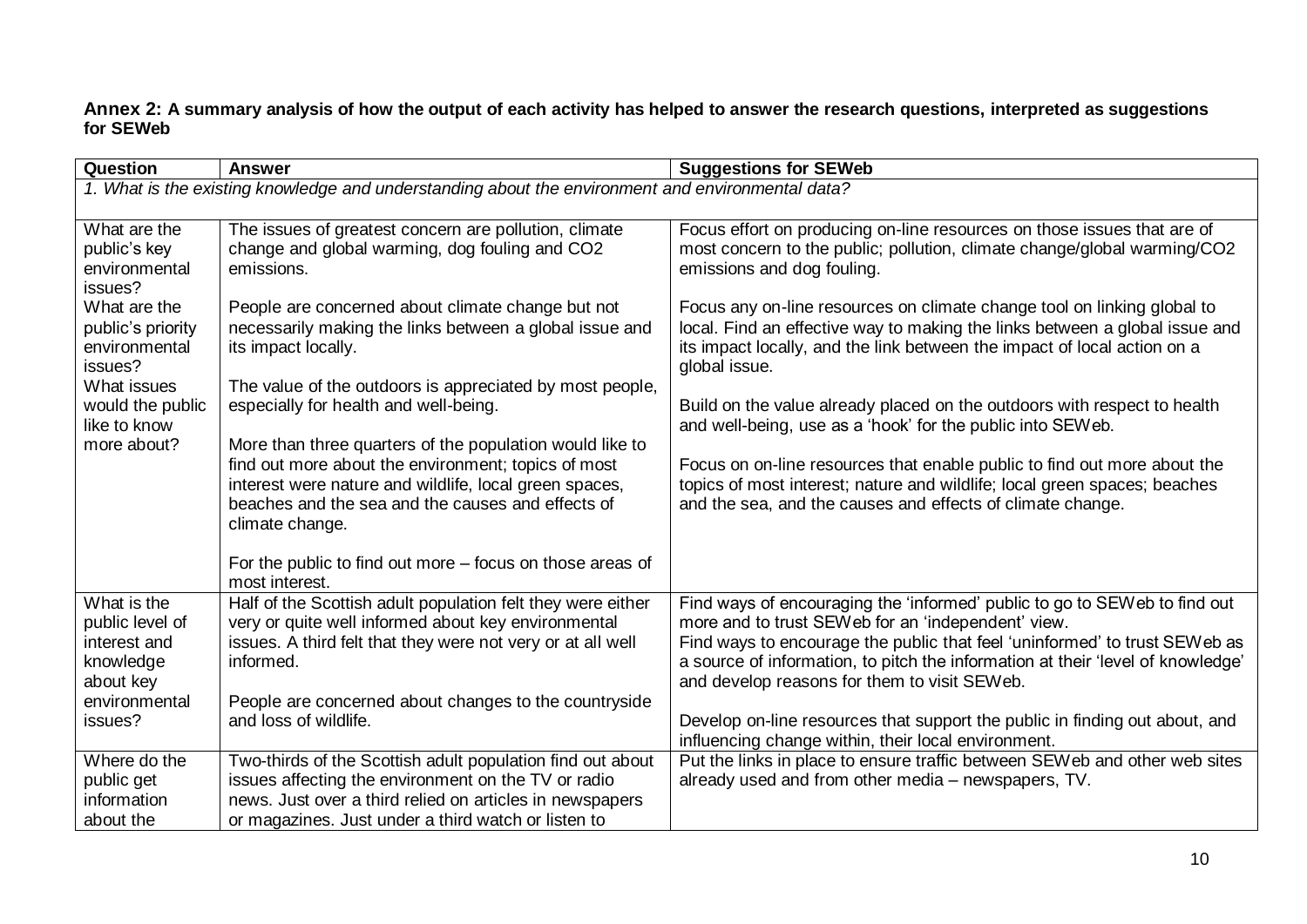| <b>Question</b>                                                                                                                          | <b>Answer</b>                                                                                                                                                                                                                                                                                                                                                                                                                                                                     | <b>Suggestions for SEWeb</b>                                                                                                                                                                                                                                                                                                                                      |
|------------------------------------------------------------------------------------------------------------------------------------------|-----------------------------------------------------------------------------------------------------------------------------------------------------------------------------------------------------------------------------------------------------------------------------------------------------------------------------------------------------------------------------------------------------------------------------------------------------------------------------------|-------------------------------------------------------------------------------------------------------------------------------------------------------------------------------------------------------------------------------------------------------------------------------------------------------------------------------------------------------------------|
|                                                                                                                                          | 1. What is the existing knowledge and understanding about the environment and environmental data?                                                                                                                                                                                                                                                                                                                                                                                 |                                                                                                                                                                                                                                                                                                                                                                   |
| environment?                                                                                                                             | programmes about the environment.<br>Just under a third get information from the Internet; the<br>most frequently mentioned websites were those of the<br>Scottish Government, BBC and SNH.                                                                                                                                                                                                                                                                                       |                                                                                                                                                                                                                                                                                                                                                                   |
| What issues do<br>public ask<br>the<br>information<br>for<br>on?                                                                         | The most common topic for information requests is water<br>related issues, with a focus on flooding. Others include<br>sewage, Flood Planning, and Local Air Pollution Control.                                                                                                                                                                                                                                                                                                   | Put the links in place to ensure that SEWeb is a useful and efficient<br>gateway to information held in other sites of partners.                                                                                                                                                                                                                                  |
| How can<br>SEWeb help<br>and support<br>young people to<br>enjoy,<br>understand,<br>protect and<br>improve<br>Scotland's<br>environment? | Young people came up with 5 'big ideas' in order for<br>SEWeb to be of interest and relevant to them. The ideas<br>were:<br>An 'eco' computer game called 'Defend the Wild'<br>$\bullet$<br>A quiz on the environment with fun facts to<br>accompany the answers<br>A mobile app' with map and photo integration<br>$\bullet$<br>A youth-led approach to using Facebook<br>A redesigned SEWeb page to appeal to young<br>$\bullet$<br>people and bring in user generated content. | Develop on-line resources specifically aimed at young people but<br>accessible to adults and link/to from other websites that young people use.                                                                                                                                                                                                                   |
|                                                                                                                                          | 2. What are the strengths and weaknesses of current environmental on-line information provision?                                                                                                                                                                                                                                                                                                                                                                                  |                                                                                                                                                                                                                                                                                                                                                                   |
| What is the<br>public<br>knowledge of<br><b>SEWeb</b>                                                                                    | Of those that use the internet for finding out<br>environmental information (just under a quarter of the<br>Scottish public), 9 % of the public had used SEWeb.<br>When told about SEWeb, over a third said that they were<br>quite or very likely to use SEWeb                                                                                                                                                                                                                   | Focus on mechanisms to encourage people to make that first visit to<br>SEWeb - and to find ways to encourage repeat visits.<br>Focus on-line resources on those issues most likely to generate traffic;<br>information relating to the quality of the local environment, where to go to<br>visit the environment and the current state of Scotland's environment. |
|                                                                                                                                          | Issues most likely to encourage use of SEW eb are:<br>information relating to the quality of the local                                                                                                                                                                                                                                                                                                                                                                            |                                                                                                                                                                                                                                                                                                                                                                   |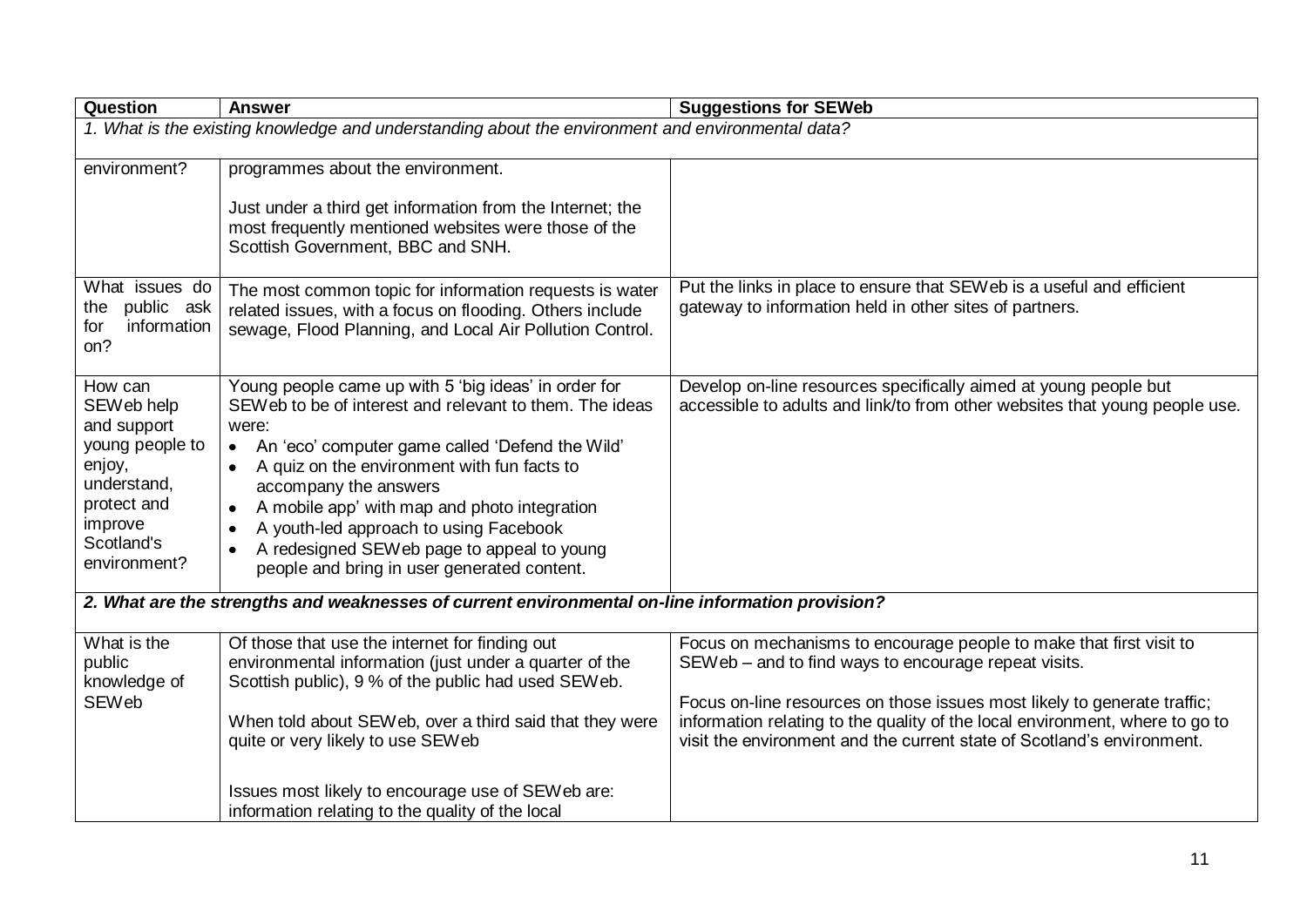| <b>Question</b>                                                          | <b>Answer</b>                                                                                         | <b>Suggestions for SEWeb</b>                          |
|--------------------------------------------------------------------------|-------------------------------------------------------------------------------------------------------|-------------------------------------------------------|
|                                                                          | 1. What is the existing knowledge and understanding about the environment and environmental data?     |                                                       |
|                                                                          | environment, where to go to enjoy the environment and<br>the current state of Scotland's environment. |                                                       |
| What<br>information is<br>already<br>presented on-<br>line?              | A spreadsheet of existing websites has been produced.                                                 |                                                       |
| What is the level<br>of usability of<br>current<br>SEW ebsite?           | General positive feedback with suggestions for further<br>development.                                | Specific suggestions for State of Environment report. |
| How<br>the<br>is<br>site<br>current<br>and<br>accessed<br>journeys taken | Usage/analytics report undertaken.                                                                    |                                                       |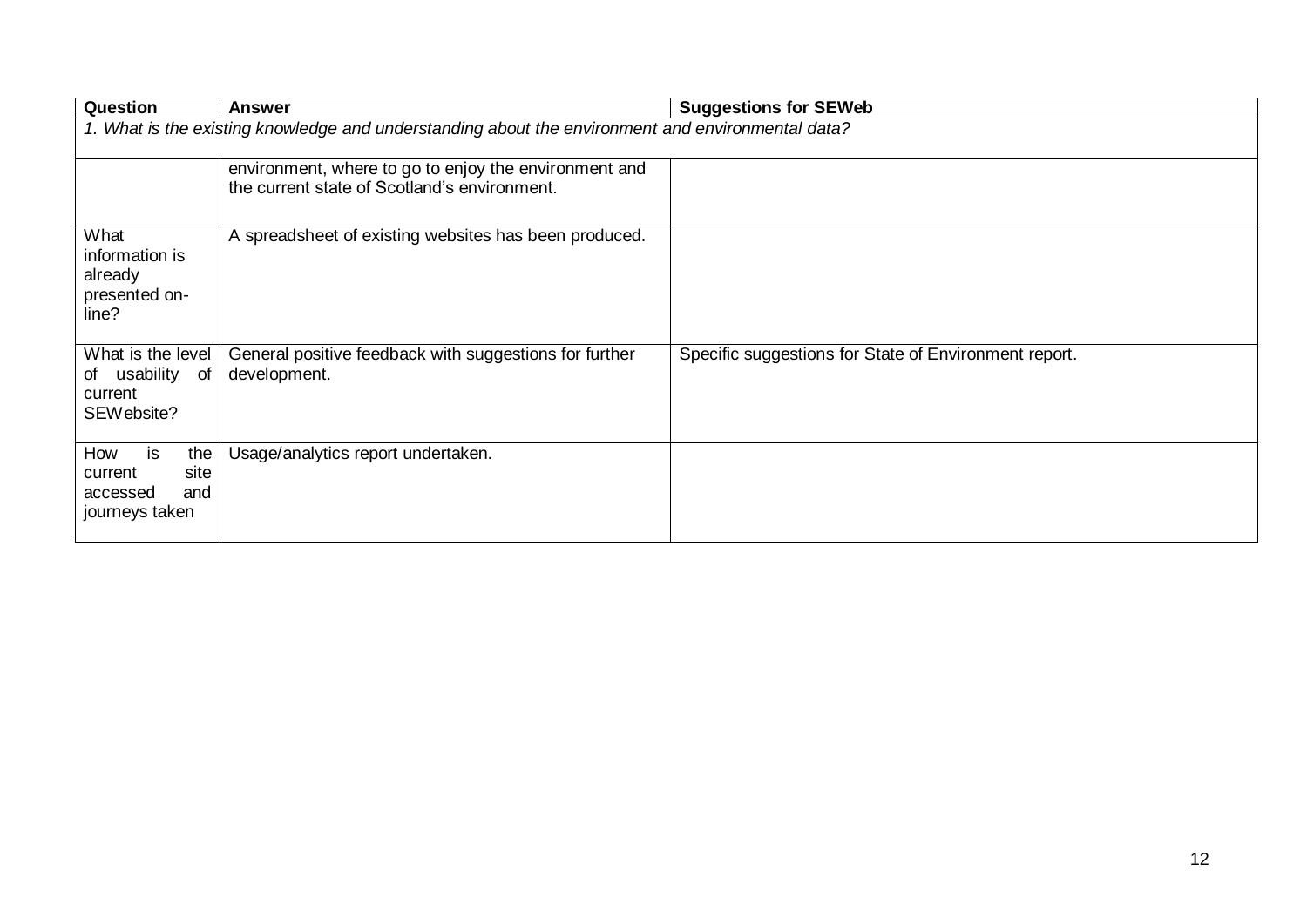|  |  | Annex 3: Summary output of each research activity undertaken and relevant messages for the development of SEWeb |
|--|--|-----------------------------------------------------------------------------------------------------------------|
|--|--|-----------------------------------------------------------------------------------------------------------------|

| <b>Existing survey</b>              | <b>Relevant key messages</b>                                                                                                                          | <b>Relevant for development of SEWeb</b>                                                       |
|-------------------------------------|-------------------------------------------------------------------------------------------------------------------------------------------------------|------------------------------------------------------------------------------------------------|
| Scottish                            | A considerable proportion of people mentioned the environment as an                                                                                   | Support for focus on climate change as public view                                             |
| Environmental                       | important issue globally.                                                                                                                             | of an environmental issue.                                                                     |
| and Behaviours                      | Most people recognised climate change as a problem (more than any other                                                                               |                                                                                                |
| Public attitudes to                 | environmental problem), with a majority accepting the need for immediate                                                                              | Support for the need to raise public awareness                                                 |
| environment in<br>Scotland (Sc Govt | and urgent action.                                                                                                                                    | about environment being an issue in Scotland.                                                  |
| 2008)                               | Most respondents said they knew something about climate change.<br>$\bullet$                                                                          | Support for communication to focus around                                                      |
|                                     | The majority of respondents say that people they know are doing more to<br>help the environment "these days" – recycling in particular.               | potential cost-savings and a healthy lifestyle.                                                |
|                                     | There is evidence of changes in attitudes being reflected in changes in<br>$\bullet$                                                                  |                                                                                                |
|                                     | behaviour, with those who are attitudinally the most engaged being the                                                                                | Support for focus on green spaces as these are                                                 |
|                                     | most likely to make green lifestyle choices.                                                                                                          | important to the public – primarily for a healthy                                              |
|                                     | Although people consider the environment to be a salient issue globally,                                                                              | lifestyle.                                                                                     |
|                                     | only a small proportion of people mentioned it as an important issue in                                                                               |                                                                                                |
|                                     | Scotland.                                                                                                                                             | Support for focus on persuading of the need to<br>make significant lifestyle changes to tackle |
|                                     | Over a third of people said that the environment was a low priority<br>$\bullet$                                                                      | environmental issues and linking these to personal                                             |
|                                     | compared with other aspects in their life.                                                                                                            | benefits – cost saving and health.                                                             |
|                                     | Levels of participation in many forms of pro-environmental behaviour<br>remain low.                                                                   |                                                                                                |
|                                     | Respondents consistently identified cost and convenience as among the<br>$\bullet$                                                                    |                                                                                                |
|                                     | main considerations influencing choice and behaviour. Communications                                                                                  |                                                                                                |
|                                     | relating to these behaviours may be most effective if they focus, not on the                                                                          |                                                                                                |
|                                     | need to protect the environment, but on other benefits such as the                                                                                    |                                                                                                |
|                                     | importance of a healthy lifestyle and highlighting potential cost-savings to                                                                          |                                                                                                |
|                                     | be made from green behaviours.                                                                                                                        |                                                                                                |
|                                     | The vast majority of people think that it is important to have green spaces -                                                                         |                                                                                                |
|                                     | parks, gardens and the countryside - nearby. Well-being is linked to visiting                                                                         |                                                                                                |
|                                     | green spaces.                                                                                                                                         |                                                                                                |
|                                     | The challenge moving forward will be to increase levels of engagement<br>further among all sections of the public and specifically to persuade people |                                                                                                |
|                                     | of the need to make more significant lifestyles changes if environmental                                                                              |                                                                                                |
|                                     | problems are to be tackled.                                                                                                                           |                                                                                                |
| <b>Scottish Nature</b>              | The majority of Scotland's population state that they care for nature.<br>$\bullet$                                                                   | Support for provisions of information about local                                              |
| Omnibus survey                      | Although they care on a macro scale they do not believe that they are<br>٠                                                                            | environmental change.                                                                          |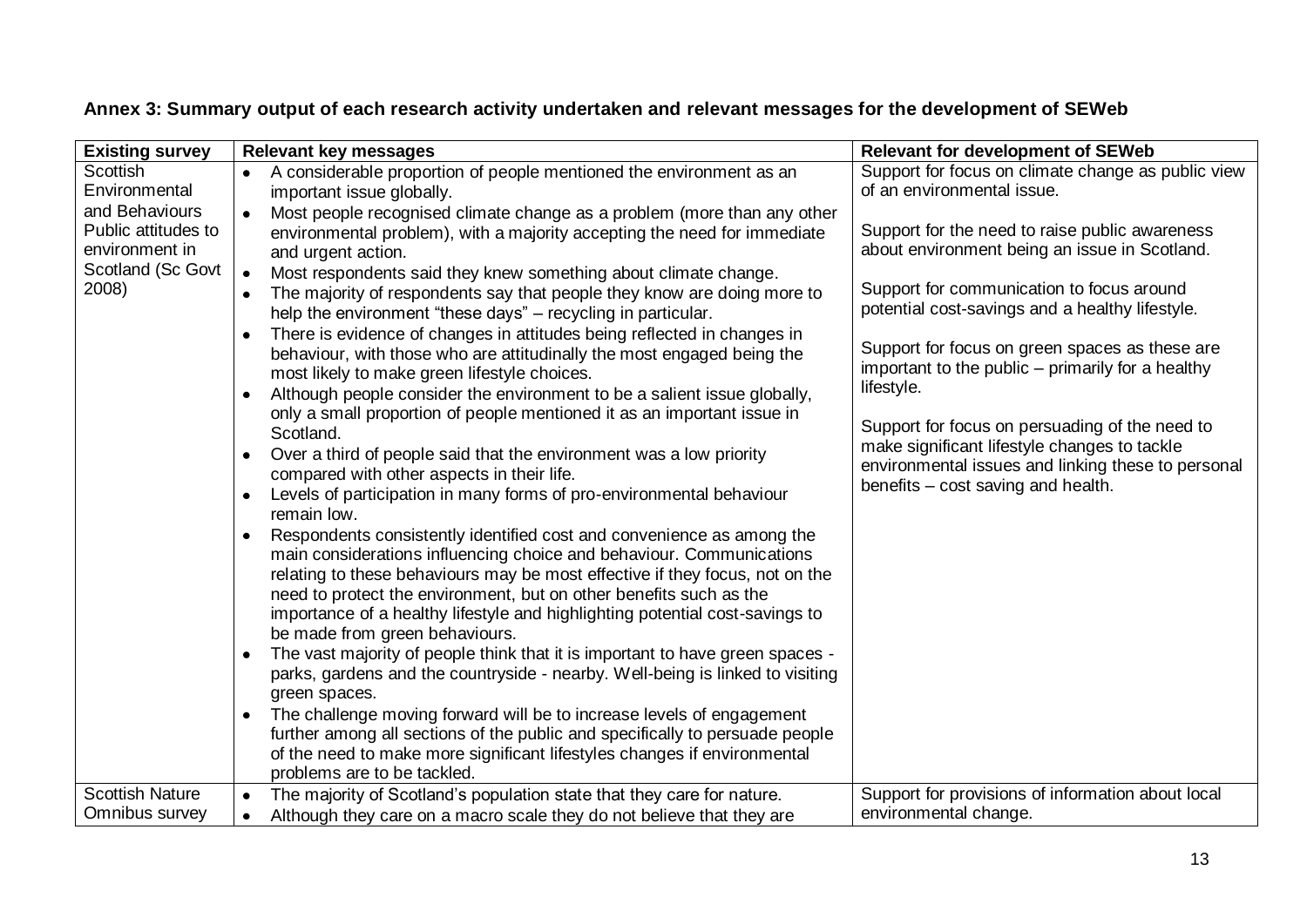| Jan 2010 (SNH)                                                        | particularly well informed about change in their local landscape.<br>Only a minority believe they have an opportunity to have a say in any<br>$\bullet$<br>proposed changes.<br>The majority of people remain concerned about climate change in general<br>$\bullet$<br>terms. There has been a slight decline in levels of concern.<br>There are significant differences in the levels at which people appear to<br>$\bullet$<br>engage with Scotland's nature and all the issues surrounding it.<br>Younger people are less concerned and those from the C2DE socio-<br>$\bullet$<br>economic groups are less concerned.<br>When it comes to health and well being the value of the outdoors is<br>appreciated by most people in the population. | Support for opportunity to debate local<br>environmental change.<br>Support for focus on climate change as an issue<br>which public are concerned about.<br>Support to focus this on realities and details of<br>climate change and how it impacts at a local level.<br>Support to focus on young people and C2DE<br>group.<br>Support to link outdoors and health and wellbeing. |
|-----------------------------------------------------------------------|----------------------------------------------------------------------------------------------------------------------------------------------------------------------------------------------------------------------------------------------------------------------------------------------------------------------------------------------------------------------------------------------------------------------------------------------------------------------------------------------------------------------------------------------------------------------------------------------------------------------------------------------------------------------------------------------------------------------------------------------------|-----------------------------------------------------------------------------------------------------------------------------------------------------------------------------------------------------------------------------------------------------------------------------------------------------------------------------------------------------------------------------------|
| Scottish<br><b>Recreation Survey</b><br>2010 (SNH)                    | 83% of adults claimed to have made at least one visit to the outdoors for<br>leisure or recreation in the previous twelve months, a significant increase<br>than previous years.<br>Half of adults visited the outdoors at least once a week during this period, a<br>$\bullet$<br>slight increase on previous years.<br>Walking is the most popular activity. Others included 'family outing',<br>$\bullet$<br>cycling/mountain biking. Seventy one percent of visits to the outdoors in<br>2010 involved the use of a path or a network of paths.                                                                                                                                                                                                | Support for focus on access to the outdoors as a<br>'way in' to SEW eb for general public.                                                                                                                                                                                                                                                                                        |
| State of<br>Scotland's<br>Greenspace 2011<br>(Greenspace<br>Scotland) | The quality of green spaces is often the most important factor in<br>$\bullet$<br>determining their use and benefit to local communities.<br>Work is ongoing in many local authorities to undertake quality audits, and<br>$\bullet$<br>so it is not yet possible to provide national data on the quality of green<br>space.<br>Report summarises surveys which show a recent reversal in the previous<br>$\bullet$<br>trends of increasing frequency of green space use and positive ratings of<br>local green spaces as good places for physical activity, play and relaxation.                                                                                                                                                                  | Support for considering public use of<br>environment/green space as a 'way in' to SEWeb                                                                                                                                                                                                                                                                                           |
| <b>Scottish Omnibus</b><br>February and<br>March 2012<br>waves        | The environmental issues concerning the largest proportions of the Scottish<br>$\bullet$<br>adult population include any form of pollution (36%), climate change and<br>global warming (29%), dog fouling (17%) and CO2 emissions (16%).<br>64% of the Scottish adult population claimed to be either very or quite<br>$\bullet$<br>interested in general environmental issues.<br>While half of the Scottish adult population felt they were either very or quite                                                                                                                                                                                                                                                                                 | Use those issues of greatest concern (pollution,<br>climate change, dog fouling, CO2 emissions) to<br>drive the effort into the public facing information on<br>SEWeb; e.g. State of Environment report<br>Support for SEWeb as public already interested                                                                                                                         |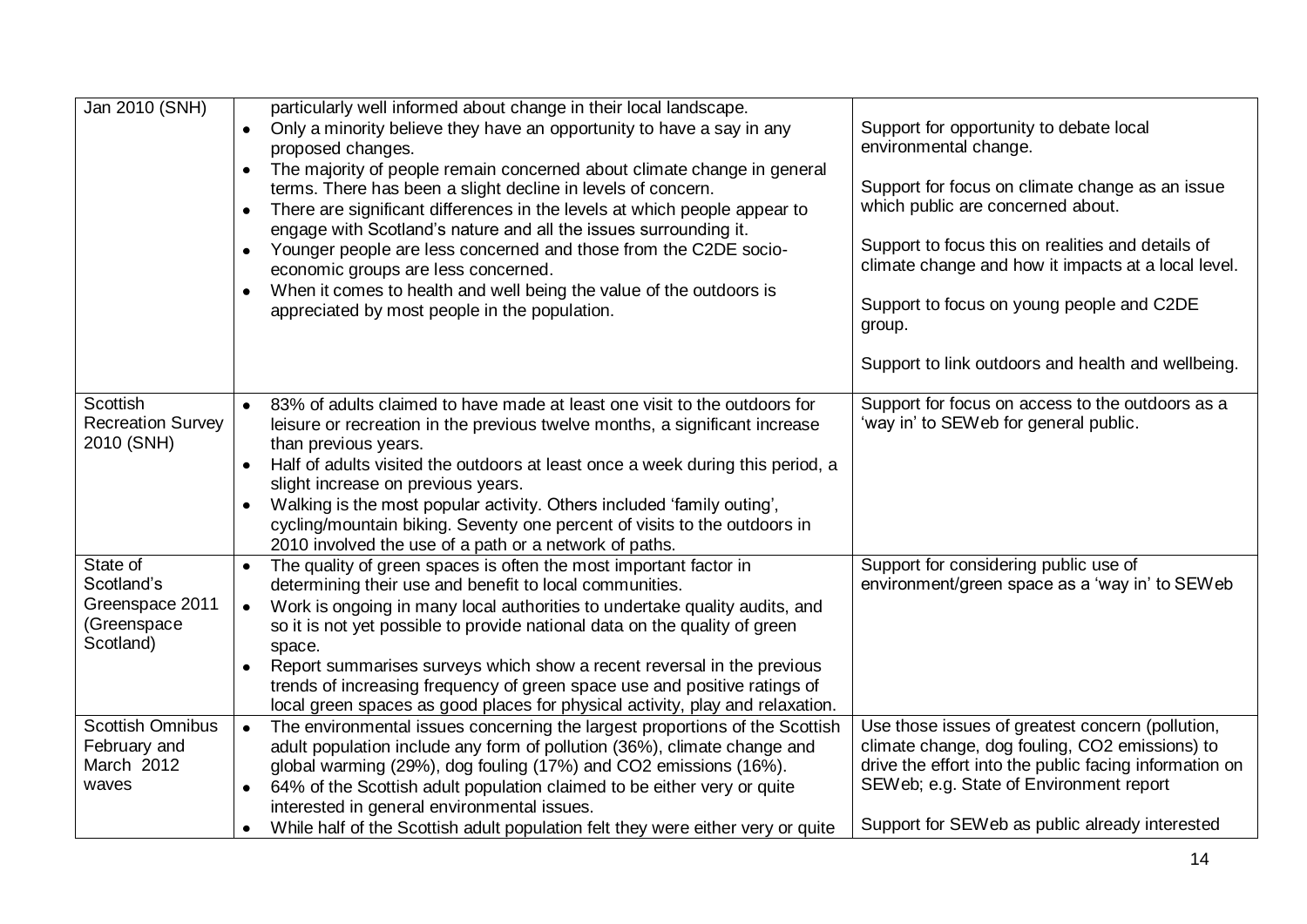| 12 questions from<br>SEWeb. (Total<br>sample of 2,054<br>interviews)                      | well informed about key environmental issues (50%), many felt that they<br>were not very or at all well informed (30% overall).<br>Two-thirds of the Scottish adult population stated that they normally found<br>$\bullet$<br>out about issues affecting the environment on the TV or radio news (66%),<br>37% relied on articles in newspapers or magazines, 27% watched or<br>listened to programmes about the environment and 23% stated that they<br>obtained information from the Internet. The most frequently mentioned<br>websites were those operated by the Scottish Government (17%), BBC<br>(12%) and SNH (11%).<br>More than three quarters of the population (78%) would like to find out more<br>$\bullet$<br>about one or more area(s) related to the environment. Topics of most<br>interest included nature and wildlife (33% of the adult population), local<br>green spaces (23%), beaches and the sea (22%) and the causes and<br>effects of climate change (19%).<br>Respondents were told about SEWeb as 'the new national website<br>$\bullet$<br>developed to give the public easy access to information about Scotland's<br>environment' and asked to rate how likely they were to use it. Overall 8% of<br>the Scottish adult population indicated that they would be very likely to use<br>the website while 30% stated that they would be quite likely to do so.<br>Information relating to the quality of the local environment, where to go to<br>visit the environment and on the current state of Scotland's environment<br>was most likely to encourage use of the site.<br>Respondents were shown a series of statements and asked to indicate their<br>$\bullet$<br>levels of agreement or disagreement with each. Overall, respondents were<br>more likely to agree with the statements related to worrying about changes<br>to the countryside and the loss of native animals and plants.<br>Of the 29% of the population who stated that they were actively involved in<br>$\bullet$<br>looking after their local community, the most frequently mentioned way of<br>being involved was recycling (39%) while a further 34% stated that they<br>were involved with local community action. | and feel informed (need to identify what more they<br>can gain from SEWeb).<br>Need to explore how to encourage traffic to<br>SEWeb from other sites already used and from<br>other media - newspapers, TV.<br>Support for information to find out more – focus on<br>those areas of most interest - nature and wildlife,<br>local green spaces, beaches and the sea, causes<br>and effects of climate change.<br>Support that public quite or vey likely to use<br><b>SEWeb</b><br>Concern amongst public about changes to the<br>climate and loss of wildlife. |
|-------------------------------------------------------------------------------------------|------------------------------------------------------------------------------------------------------------------------------------------------------------------------------------------------------------------------------------------------------------------------------------------------------------------------------------------------------------------------------------------------------------------------------------------------------------------------------------------------------------------------------------------------------------------------------------------------------------------------------------------------------------------------------------------------------------------------------------------------------------------------------------------------------------------------------------------------------------------------------------------------------------------------------------------------------------------------------------------------------------------------------------------------------------------------------------------------------------------------------------------------------------------------------------------------------------------------------------------------------------------------------------------------------------------------------------------------------------------------------------------------------------------------------------------------------------------------------------------------------------------------------------------------------------------------------------------------------------------------------------------------------------------------------------------------------------------------------------------------------------------------------------------------------------------------------------------------------------------------------------------------------------------------------------------------------------------------------------------------------------------------------------------------------------------------------------------------------------------------------------------------------------------------------------------------------------------------------------|------------------------------------------------------------------------------------------------------------------------------------------------------------------------------------------------------------------------------------------------------------------------------------------------------------------------------------------------------------------------------------------------------------------------------------------------------------------------------------------------------------------------------------------------------------------|
| Insights from<br><b>Young People</b><br>(March 2012)<br>Work with 15<br>young people from | The young people came up with 5 'big ideas' in order for SEWeb to be of<br>interest and relevant to them. The ideas were:<br>An 'eco' computer game called 'Defend the Wild'.<br>$\bullet$<br>A quiz on the environment with fun facts to accompany the answers.<br>$\bullet$<br>A mobile app' with map and photo integration.<br>$\bullet$<br>A youth-led approach to using Facebook.<br>$\bullet$                                                                                                                                                                                                                                                                                                                                                                                                                                                                                                                                                                                                                                                                                                                                                                                                                                                                                                                                                                                                                                                                                                                                                                                                                                                                                                                                                                                                                                                                                                                                                                                                                                                                                                                                                                                                                                | Work with the young people and relevant partners<br>to:<br>Develop 'Defend the Wild' eco-computer game<br>$\bullet$<br>Produce the quiz on the environment<br>$\bullet$<br>Develop the mobile phone app with map and<br>photo integration                                                                                                                                                                                                                                                                                                                        |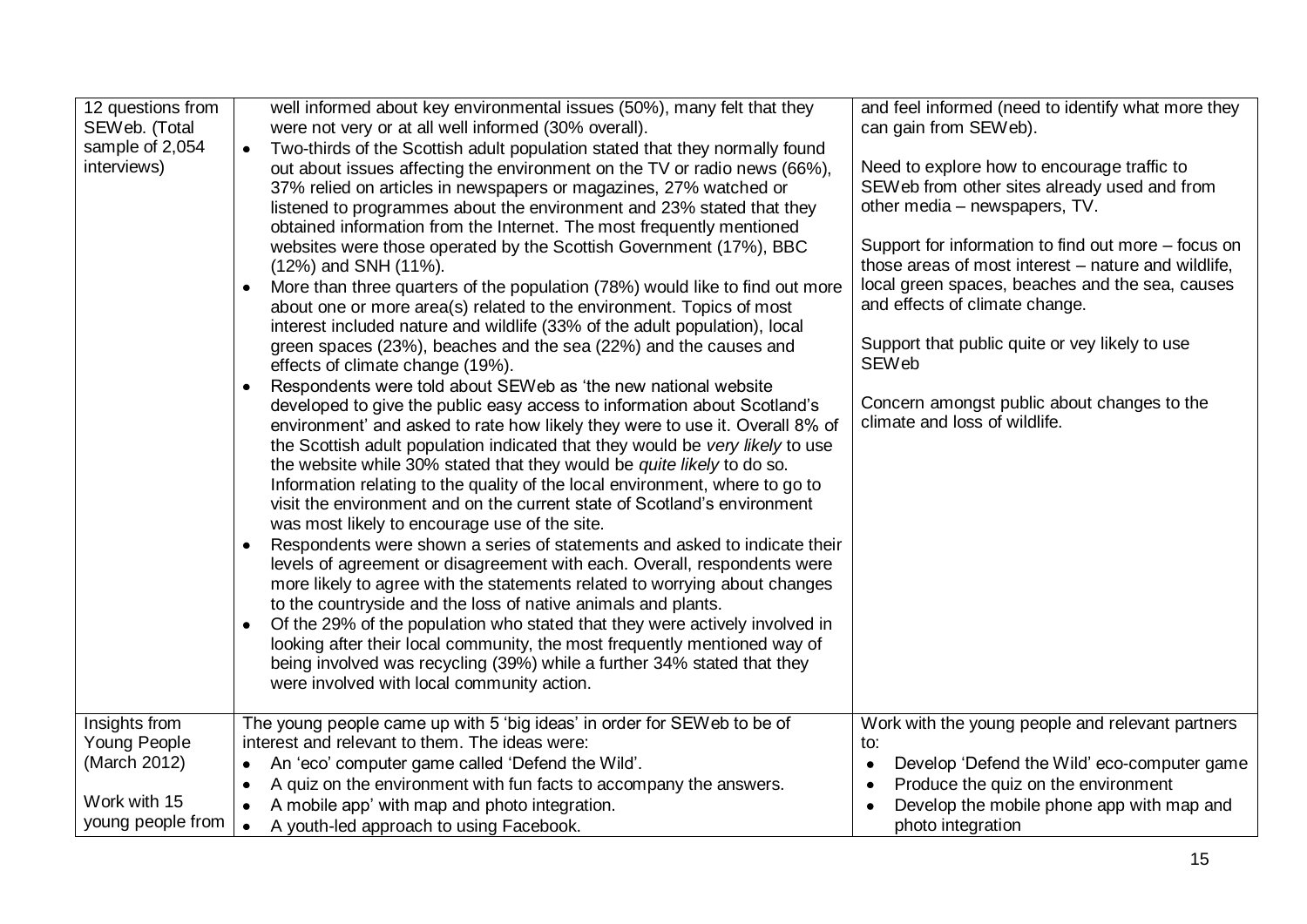| <b>Stirling High</b><br>School. This youth<br>led work was<br>designed by<br>Space Unlimited. | • A redesigned SEW eb page to appeal to young people and bring in user<br>generated content.                                                             | Further develop the youth led approach to<br>$\bullet$<br>using facebook<br>Design SEWeb youth pages to bring in young<br>users<br>Consider the young people's views of<br>redesigning website pages |
|-----------------------------------------------------------------------------------------------|----------------------------------------------------------------------------------------------------------------------------------------------------------|------------------------------------------------------------------------------------------------------------------------------------------------------------------------------------------------------|
| Data examined                                                                                 | Topic                                                                                                                                                    | Support and need to focus on what information and                                                                                                                                                    |
| from:                                                                                         | The most common topic for information requests appears to be water                                                                                       | answers are being looked for.                                                                                                                                                                        |
| SEPA - Freedom                                                                                | related, with a lot of focus on flooding information.                                                                                                    | Provision of information in an easily accessible way                                                                                                                                                 |
| of Information<br>requests                                                                    | Five out of ten of the most viewed pages in the SEPA website are water                                                                                   | may be able to reduce the time spent on answering                                                                                                                                                    |
| SEPA - Science                                                                                | related, with two pages on flooding information and two pages on river level                                                                             | queries.                                                                                                                                                                                             |
| <b>Advice Queries</b>                                                                         | data.                                                                                                                                                    | Need to make the link with flooding website.                                                                                                                                                         |
| $SEPA -$                                                                                      | Over the four years of data collected on Official and Ministerial Enquiries,                                                                             |                                                                                                                                                                                                      |
| Communication                                                                                 | the topics that re-appear are Water, Sewerage, Flood Planning, and Local<br>Air Pollution Control, indicating that these are the most important subjects | Local air quality also of interest.                                                                                                                                                                  |
| Centre                                                                                        | for that level of enquiry.                                                                                                                               |                                                                                                                                                                                                      |
| SEPA - visits to                                                                              | The Freedom of Information requests sent to SEPA seem to be fairly evenly                                                                                |                                                                                                                                                                                                      |
| <b>SEPA</b> website                                                                           | spread, with Water, Waste, and Land each receiving around a quarter of                                                                                   |                                                                                                                                                                                                      |
| <b>Scottish Natural</b>                                                                       | the requests.                                                                                                                                            |                                                                                                                                                                                                      |
| Heritage - visits<br>to the SNH                                                               | The SEPA Communications Centre recorded a large number of calls to the                                                                                   |                                                                                                                                                                                                      |
| website                                                                                       | Floodline which dealt specifically with flooding issues.                                                                                                 |                                                                                                                                                                                                      |
| Scottish                                                                                      | Some topics may have a greater number of requests simply because of the                                                                                  |                                                                                                                                                                                                      |
| Government-                                                                                   | time period for when the data is collected e.g. water and flood levels at<br>times of high rainfall.                                                     |                                                                                                                                                                                                      |
| Official &<br>Ministerial                                                                     | Source of Enquiry                                                                                                                                        |                                                                                                                                                                                                      |
| Enquiries,                                                                                    |                                                                                                                                                          |                                                                                                                                                                                                      |
| Environmental                                                                                 | People requesting information varies: 52% of the Freedom of Information<br>requests at SEPA come from the general public. However, the data from         |                                                                                                                                                                                                      |
| Statistics, and                                                                               | the Scottish Natural Heritage website show that the majority of traffic occurs                                                                           |                                                                                                                                                                                                      |
| <b>Scottish</b><br>Parliamentary                                                              | between Monday and Friday, suggesting it has a more professional or                                                                                      |                                                                                                                                                                                                      |
| Questions                                                                                     | informed audience. Additionally, the GSI data shows that their requests are<br>generally from PhD students, Consultants, Environmental Agencies, or      |                                                                                                                                                                                                      |
| SEWeb - visits to                                                                             | Third Sector Organisations.                                                                                                                              |                                                                                                                                                                                                      |
| Scotland's                                                                                    | The categorisation of data is not detailed in such a way as to determine                                                                                 |                                                                                                                                                                                                      |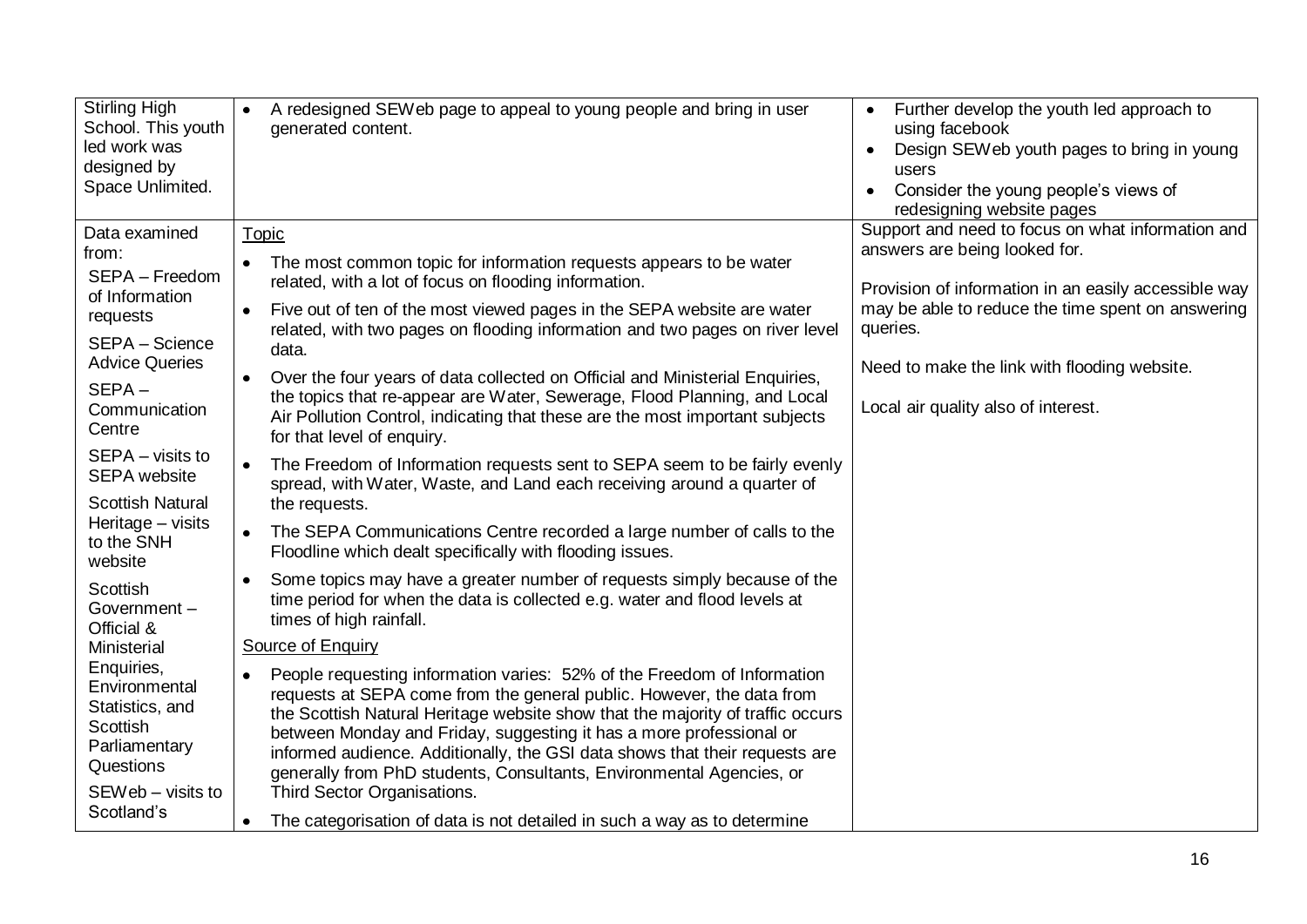|                                                                                                                                                                                                                                                                                                                                                                                                                                                                                                                                                                                                                                                                                                                                                                                                                                                                                                                                                                                                                                                                                                                                                                                                                                                                                                                                                                                                                                                                                                                                                                                                                                                                                                                                                                                                                                                                                                                                                                                                                                                                                                                                                                                                                                                                                                                                                                                                                                                                                                                                                                                                                                                                                                                                                                                                                                                                                                                                                                                                                                                                                                                                                                                                                                                                                                                                                                                                                                                                                                                                                                                                                               | Environment<br>Website |
|-------------------------------------------------------------------------------------------------------------------------------------------------------------------------------------------------------------------------------------------------------------------------------------------------------------------------------------------------------------------------------------------------------------------------------------------------------------------------------------------------------------------------------------------------------------------------------------------------------------------------------------------------------------------------------------------------------------------------------------------------------------------------------------------------------------------------------------------------------------------------------------------------------------------------------------------------------------------------------------------------------------------------------------------------------------------------------------------------------------------------------------------------------------------------------------------------------------------------------------------------------------------------------------------------------------------------------------------------------------------------------------------------------------------------------------------------------------------------------------------------------------------------------------------------------------------------------------------------------------------------------------------------------------------------------------------------------------------------------------------------------------------------------------------------------------------------------------------------------------------------------------------------------------------------------------------------------------------------------------------------------------------------------------------------------------------------------------------------------------------------------------------------------------------------------------------------------------------------------------------------------------------------------------------------------------------------------------------------------------------------------------------------------------------------------------------------------------------------------------------------------------------------------------------------------------------------------------------------------------------------------------------------------------------------------------------------------------------------------------------------------------------------------------------------------------------------------------------------------------------------------------------------------------------------------------------------------------------------------------------------------------------------------------------------------------------------------------------------------------------------------------------------------------------------------------------------------------------------------------------------------------------------------------------------------------------------------------------------------------------------------------------------------------------------------------------------------------------------------------------------------------------------------------------------------------------------------------------------------------------------------|------------------------|
| Public focus<br>Support for SEWeb to encourage engagement by<br>Although the environment is considered to be an important issue, it was a<br>focussing and providing information on local issues<br>groups (June<br>relatively low priority for most participants in relation to other issues.<br>and activities. Further development of 'What's in<br>2012)<br>Participants found it difficult to engage with environmental issues or to<br>$\bullet$<br>My Back Yard' tool with information on; local<br>understand how their actions could make a difference.<br>environmental issues that affect their area,<br>Participants expressed a greater interest in local environmental issues<br>$\bullet$<br>locations of particular interest, walking and cycling<br>compared to global and national issues.<br>routes, local activities and initiatives in which they<br>There is a desire for information about local issues, which participants were<br>$\bullet$<br>could get involved.<br>more likely to find relevant to them, and activities which offer greater<br>opportunities for involvement.<br>Need to focus on how local action makes a<br>Convenience, cost, level of interest, information and perceptions of<br>$\bullet$<br>difference (link to the bigger picture) if SEWeb to<br>personal efficacy to influence environmental improvements were key factors<br>encourage active involvement in environmental<br>determining participants' propensity to engage in environmental behaviours.<br>measuring or action.<br>There is a demand for environmental information that focuses on providing<br>$\bullet$<br>facts (avoid patronising or preaching). SEWeb perceived to provide<br>Find ways for SEWeb to address convenience,<br>trustworthy and unbiased information about Scotland's environment.<br>costs, levels of interest, information and<br>Perceptions of SEWeb largely positive, particularly among participants who<br>$\bullet$<br>perceptions of personal efficacy.<br>spent time exploring the website and the 'Our Environment' section. It was<br>considered to be very professional and trustworthy.<br>Scope for SEWeb to provide information and a<br>The 'Latest News' and 'What's in my backyard?' features popular because<br>$\bullet$<br>gateway to how people can get involved in<br>they appealed to participants' desire for relevant, up-to-date and local<br>environmental activities; what they can do to help<br>information.<br>the environment; and where and when they can get<br>Scope for improvement. Suggestions included:<br>$\bullet$<br>involved in activities.<br>widening the target audience by incorporating elements that would<br>$\circ$<br>appeal to younger children, such as interactive elements and<br>Support<br>to<br>encourage<br>engagement<br>games,<br>environmental monitoring by providing information<br>increasing accessibility of the information by breaking down text into<br>$\circ$<br>on ways in which people can measure the<br>'manageable chunks',<br>environment and provide functions that enable<br>incorporating videos as a way of distilling information,<br>collected data to be uploaded to the website.<br>incorporating more local news and information on local<br>organisations and activities,<br>Support to engender interest in environmental<br>making better use of images<br>$\circ$<br>issues by linking to, and from, relevant local and<br>developing the summary diagrams in State of Environment report.<br>$\circ$<br>interest-related organisations, such walking, fishing<br>and cycling clubs. |                        |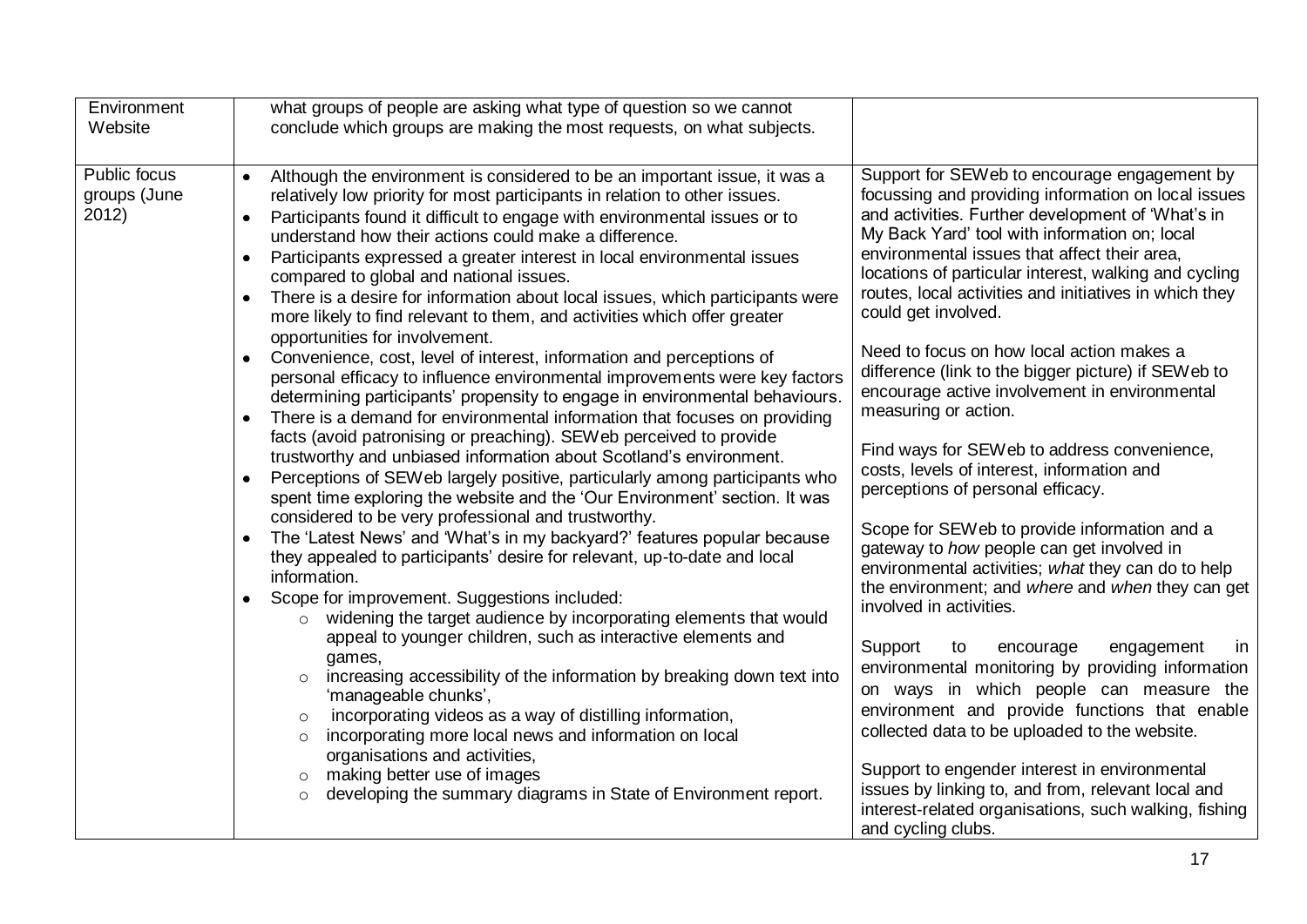|                                | $\circ$            | It was felt that a range of interactive elements would encourage people to<br>spend more time on the website and help them engage with the<br>information. Suggestions included:<br>o facility to input data and information collected through environmental<br>monitoring activities<br>function to allow users to interact with experts in particular fields,<br>such as live question and answer sessions or an FAQ section that | Support to continue to provide trustworthy and<br>unbiased information about Scotland's environment<br>and should continue to do so in order to exploit this<br>demand.          |                                           |                                                                                                                                                                                                                                                                                                                                                                                           |
|--------------------------------|--------------------|-------------------------------------------------------------------------------------------------------------------------------------------------------------------------------------------------------------------------------------------------------------------------------------------------------------------------------------------------------------------------------------------------------------------------------------|----------------------------------------------------------------------------------------------------------------------------------------------------------------------------------|-------------------------------------------|-------------------------------------------------------------------------------------------------------------------------------------------------------------------------------------------------------------------------------------------------------------------------------------------------------------------------------------------------------------------------------------------|
|                                |                    | was updated with users questions and responses from experts<br>blogs written by experts and people working in related industries,<br>such as forestry and farming, to provide an insight into the day-to-                                                                                                                                                                                                                           | Support for improving links from and to other sites<br>- particularly local authority sites which are used<br>by the public.                                                     |                                           |                                                                                                                                                                                                                                                                                                                                                                                           |
|                                |                    | day impacts of environmental problems and the ways in which these<br>are being addressed<br>games and activities to encourage younger people to engage with                                                                                                                                                                                                                                                                         | Break down information in manageable chunks;<br>consider tools such as video to distil info.                                                                                     |                                           |                                                                                                                                                                                                                                                                                                                                                                                           |
|                                |                    | the website and learn about environmental issues.                                                                                                                                                                                                                                                                                                                                                                                   | Support for development of 'Latest news'. Develop<br>section to provide local news including local<br>initiatives and activities and contact details. More<br>local latest news? |                                           |                                                                                                                                                                                                                                                                                                                                                                                           |
|                                |                    |                                                                                                                                                                                                                                                                                                                                                                                                                                     | Ensure SEWeb has an effective search function.                                                                                                                                   |                                           |                                                                                                                                                                                                                                                                                                                                                                                           |
|                                |                    | Support for development of interactive tools<br>focusing on; input of environmental information,<br>engaging with 'experts', blogs of environmental<br>managers, games and activities for young people.                                                                                                                                                                                                                             |                                                                                                                                                                                  |                                           |                                                                                                                                                                                                                                                                                                                                                                                           |
| Behavioural<br>change workshop | Whose<br>behaviour | What behaviour                                                                                                                                                                                                                                                                                                                                                                                                                      | What change                                                                                                                                                                      | Why                                       | Seek partners to lead and contribute to identified<br>activities that will:                                                                                                                                                                                                                                                                                                               |
|                                | The media          | Sensational<br>reporting of<br>unsubstantiated<br>misinformation<br>and untruths<br>reported by<br>"fact" with little<br>balance                                                                                                                                                                                                                                                                                                    | Clear<br>distinction<br>between<br>opinion and<br>fact<br>Better critique<br>of<br>methodology<br>Appropriate<br>level of<br>balance                                             | Avoid confusion, Ensure<br>greater impact | Influence the media (newspapers/TV/internet)<br>Support the recording of observations about<br>$\bullet$<br>the local environment<br>Address the underuse of local green places<br>$\bullet$<br>and derelict land<br>Monitor and review<br>(environmental<br>data<br>$\bullet$<br>capture for a local place)<br>Influence school transport behaviour<br>Decrease fly tipping<br>$\bullet$ |